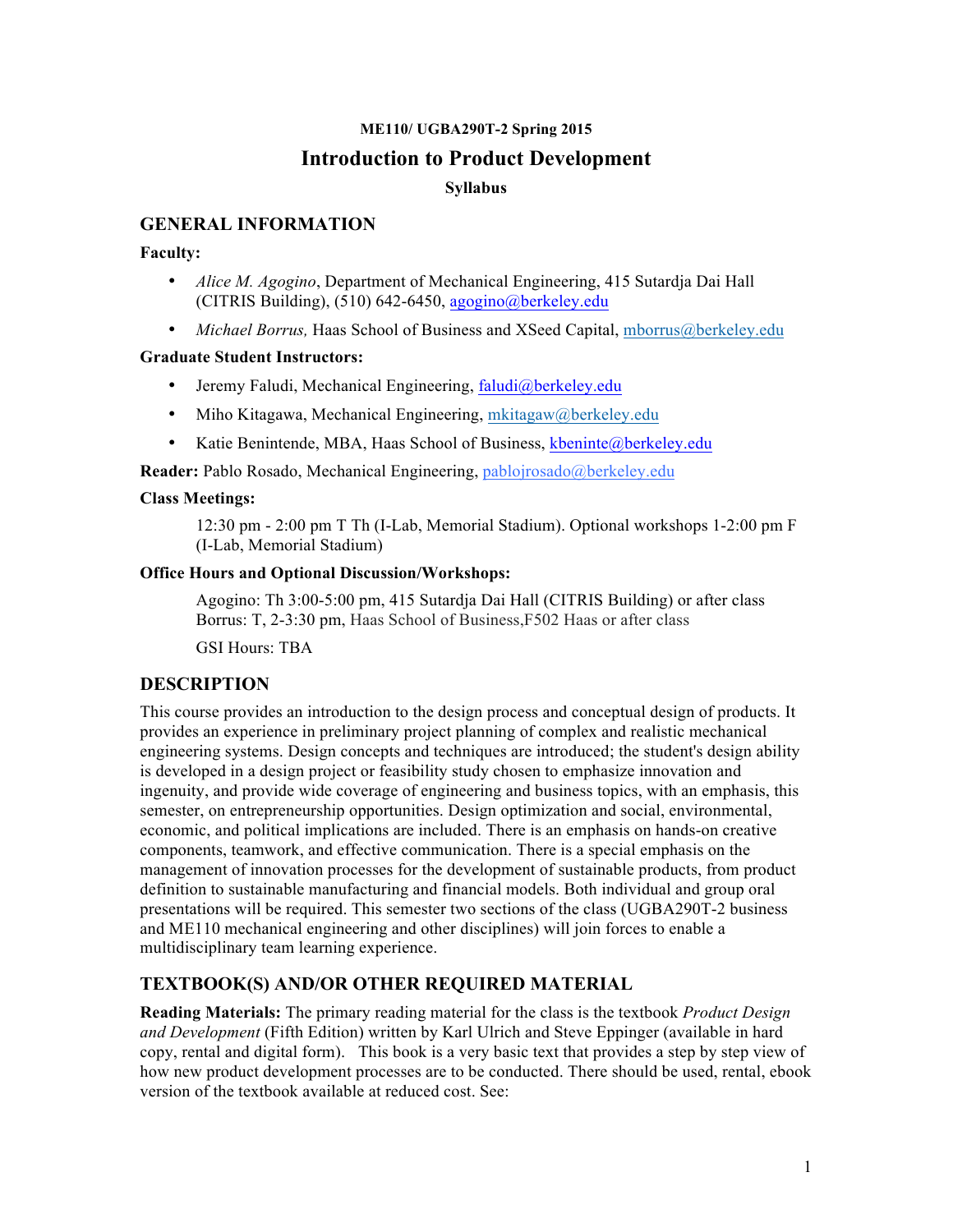https://bcourses.berkeley.edu/courses/1298185/pages/cheaper-versions-of-textbook. Supplemental required course reading materials will also be available on bCoures.

**bCourses Use:** We will make extensive use of the course bCourses web site to both communicate information to you and to converse with you about your homework and your projects. You will find the course listed on http://bCourses.berkeley.edu/. Once you have formed your project groups, we will set up group pages on which we expect you to store your working documents for your project. The faculty will review the group pages regularly to provide feedback on your work. Our experience is that the teams that heavily use their bCourses pages and email connections do better in the class, and we strongly encourage you to use them.

# **COURSE OBJECTIVES**

This course provides hands-on and real world experience in the development of innovative and realistic customer-driven engineered products. Design concepts and techniques are introduced, and the student's design ability is developed in a design project or feasibility study chosen to emphasize ingenuity and provide wide coverage of engineering and business topics. Innovative thinking is nurtured. Students will be expected to use tools and methods of professional practice (e.g., optimal design, solid modeling, life cycle assesment, market analysis) and use these tools to consider the social, economic, environmental and political implications of their products. Both individual and group oral presentations will be required.

# **DESIRED COURSE OUTCOMES**

Students can expect to depart the semester understanding new product development processes as well as useful tools, techniques and organizational structures that support new product development practice in the context of the "triple bottom line" – economy, environment and society.

# **TOPICS COVERED**

Product development processes and organization, product planning, triple bottom line, high performing teamwork, CAD/ solid modeling, customer/user needs assessment, personas and empathic design, translating the "voice of the customer", concept generation, concept selection, concept development, decision analysis, concept testing, taguchi method and experimental design, product architectures, design for variety, design for environment, life cycle assessment, design for assembly/ manufacture, prototyping, design costing, information technologies, design optimization, engineering ethics, universal design and entrepreneurship, innovation and intellectual property.

## **GRADING**

Your course grade will be determined as follows:

10% on the quality of your preparation for and participation in class discussions 30% on the quality of your individual assignment solutions 10% for your final design journal 30% on the quality of your team's work on project-related assignments and final report 20% on the quality of your team's final project presentation and prototype

Team Peer Assessments: At midsemester, we will ask for individual peer assessments of the contributions made by your team mates. This midsemester assessment will *not* be considered in preparing your final team grade; they are considered an "early warning" for struggling teams. There will also be an end-of-semester peer assessment, which could have an influence on your individual grade.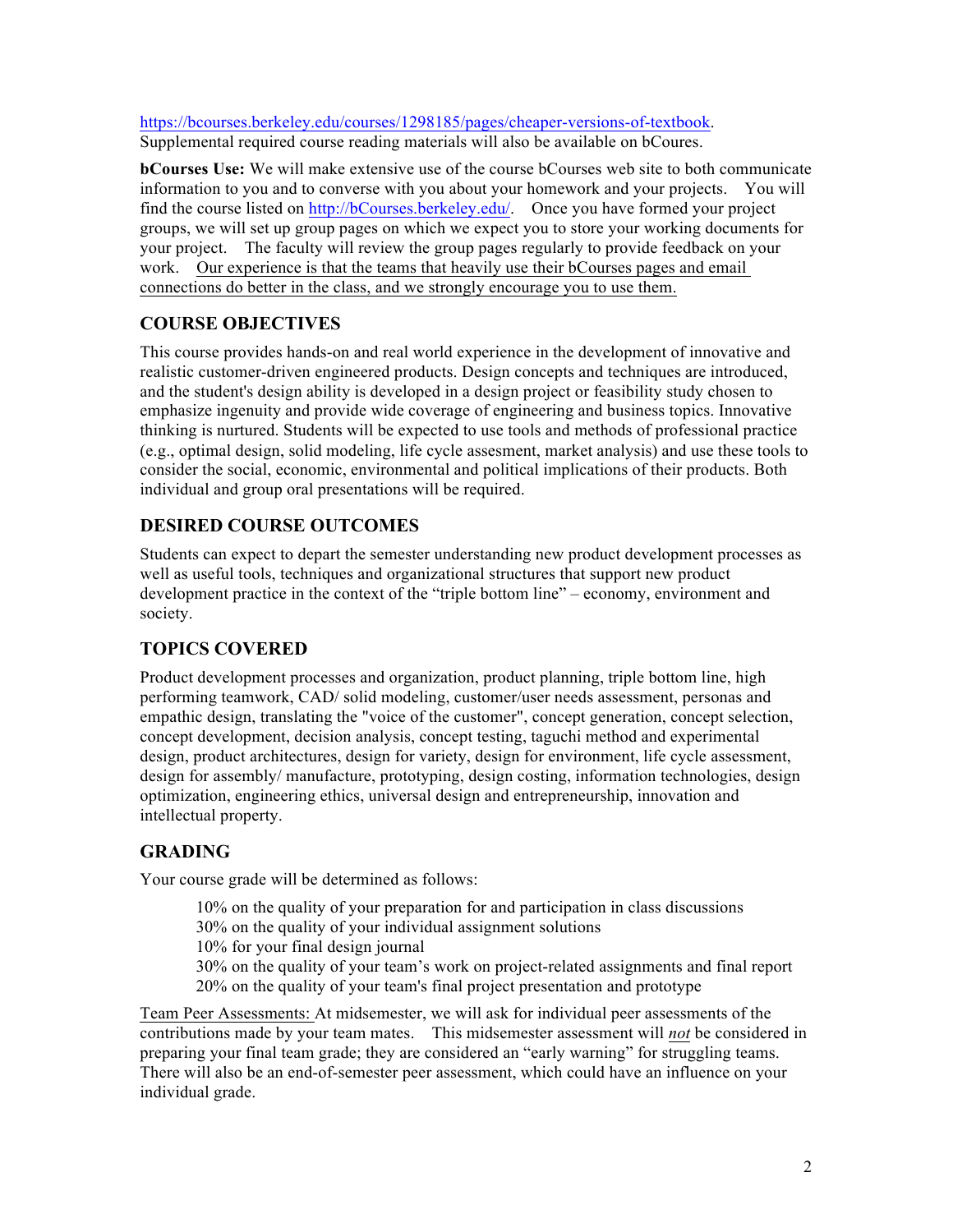## **CLASS PREPARATION AND PARTICIPATION**

Readings are meant to guide your thinking about the class assignments. Readings are given in the class schedule; we expect you to come to class prepared to discuss the readings and the suggested questions. In any given class session, a handful of students may be called upon specifically to speak about the readings and answer questions about them. If you have prepared in advance according to the syllabus, you will have no problem responding when called upon. Your individual class participation grade will be based upon your in-class remarks during discussions and will be judged by the teaching staff.

## **INDIVIDUAL ASSIGNMENTS**

We have periodically assigned individual exercises to have you experiment with some of the concepts we are teaching. These are due at the start of each class, unless otherwise noted. Late assignments are discouraged but accepted, heavily penalized at 20% of the total score (20 points out of 100) for each day for late.

### **ALL INDIVIDUAL ASSIGNMENTS ARE TO BE SUBMITTED VIA THE BCOURSES "ASSIGNMENTS" TAB UNDER THE APPROPRIATE HEADING PRIOR TO THE START OF CLASS ON THE DAY THEY ARE DUE. YOU MAY WANT TO BRING ONE COPY OF YOUR HOMEWORK TO CLASS, AS WE WILL FREQUENTLY ASK YOU TO SHARE YOUR RESULTS (DIGITAL SHARING IS FINE).**

### **WEBSITE USE:**

We will make extensive use of the course Website to both communicate information to you and to converse with you about your homework and your projects. You will find the course listed on http://bCourses.berkeley.edu/. Once you have formed your project groups, we will set up email lists and folders where we expect you to store your working documents for your project. The faculty will review the group pages regularly to provide feedback on your work. Our research shows that teams that heavily use their shared documents and email connections do better in the class, so we strongly encourage you to use these group function.

## **JOURNAL**

Each individual in the class is **required** to maintain a design journal throughout the semester, to be turned in at the end of instruction for the semester,on the day of your team's final presentation during RRR week. It counts 10% towards your individual grade. The journal will be returned at the end of the Spring Semester. This journal should include your individual thinking (both imagery and words) pertaining to your project. Think of it as a diary of sorts. You may sketch pictures, paste in pictures or business cards, write words, create mindmaps, or choose any other approach that works for you to capture your ideas, thoughts, and reflections about your product and your project. The journal should be used both to **capture ideas** about the product itself as you move through the process, but also to **document thoughts, reflections and insights** on the process of product development, group dynamics, project process, etc. Inventors use journals as it helps to document when they came up with an original idea (useful in the patenting process); engineers do this to work out complex technical details; and designers do this to generate lots of ideas (as ideas feed off of one another); project managers use journals as a management tool to generate "lessons learned" and "best practices" to help run future product development projects more effectively. You can tailor your journal to your own working style and your unique role within your project team. There are copies of exemplary design journals on the bCourses website if you would like to see what one might look like. Only the faculty will see these journals; no one else will see them unless you choose to share. Your design journal will count towards your individual assignments grade.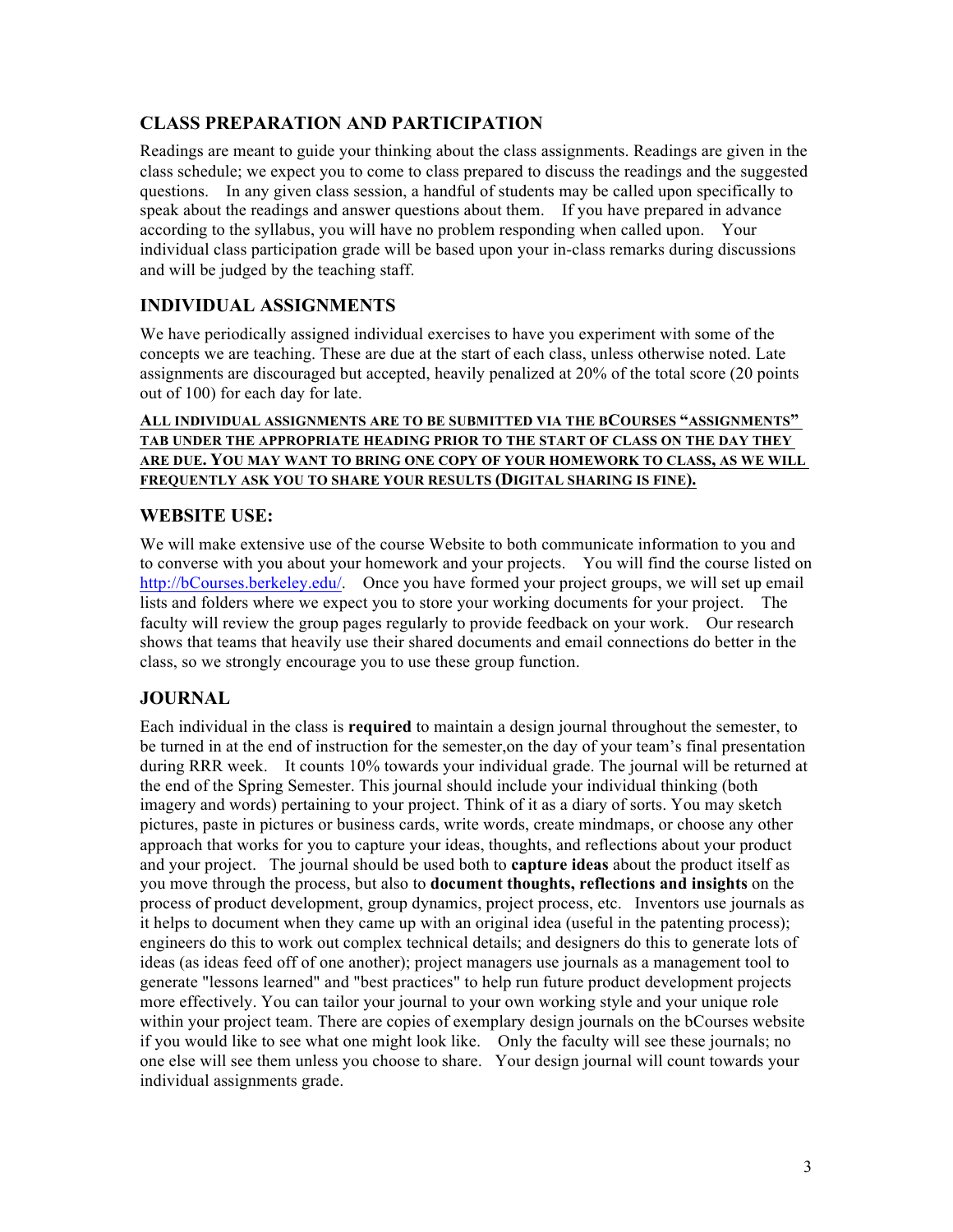### **LAPTOP, TABLET AND SMARTPHONE POLICY**

Class time will focus almost entirely on in-class exercises to bring to life project-based learning. You will need to give your full attention to your teammates, to the work you are being asked to do together, and to what you are taking away from that work. Please do not use your laptops or smart phones in class, unless it is for a class exercise or to take notes (no email, texting, web browsing, Facebook, etc.) Any violation of this policy will lead to a reduction in your participation grade. We love the way Adaptive Path, one of the design firms we work with, describes its policy along these lines:

*HONOR THE GATHERING. In this ever more interrupt-driven digital world, it's a challenge to bring together all the right people at the same time to think, make and solve problems that are too complex for just a few people to figure out. Gatherings of this magnitude need opening ceremonies to acknowledge the value of the time we are about to spend together. Typically these ceremonies don't include marching bands or fireworks (although that would be cool), but there are small and simple actions that help us all recognize that this is a sacred time. These small things include sending out invitations ahead of time, providing food and drink, creating an environment where people can focus without laptops or smart phones, welcoming and orienting people to our day together, and having the client sponsor begin the workshop with essentially an opening blessing for the people gathered and the work we will accomplish. (www.adaptivepath.com)*

## **PROJECT BACKGROUND AND GENERAL INFORMATION**

The goal of the class project is to learn principles and methodologies of product development in a real world context. Most product development professionals work under tremendous time pressure and do not have an opportunity to reflect on the development process. In this course, the stress level will be low enough to allow time to experiment and learn. You will be asked to form project teams of 4 to 5 students. Some teams will have the opportunity to work with students from multiple disciplines. You will have opportunities during the first two weeks of class to scope out the possible projects and get to know potential teammates.

### **PROJECT BACKGROUND**

Your challenge in the project portion of this course is to design a new product (a physical product, piece of software or service, business model), test it on a consumer group, and produce an early prototype version of it. The goal of this exercise is to learn principles and methodologies of product development in a realistic context.

Guidelines (not rules) for successful projects are as follows. These arise from constraints due to the classroom setting, and observations of successful teams in past semesters.

- There should be a demonstrable market need for your product. One good way to verify a market need is to perform a competitive review and to identify existing products that try to meet the need. Your product need not be a variant of an existing product, but the market need addressed by your product should be clearly evident. The product does not have to have a tremendous economic potential, but should at least be an attractive opportunity for a small firm.
- Avoid products in over-worked areas. In the past, teams who have worked on over-worked areas (better bicycle locks, lost items finder, better backpacks) find that it is really hard to find an angle that has not already been covered in the market or by previous classes.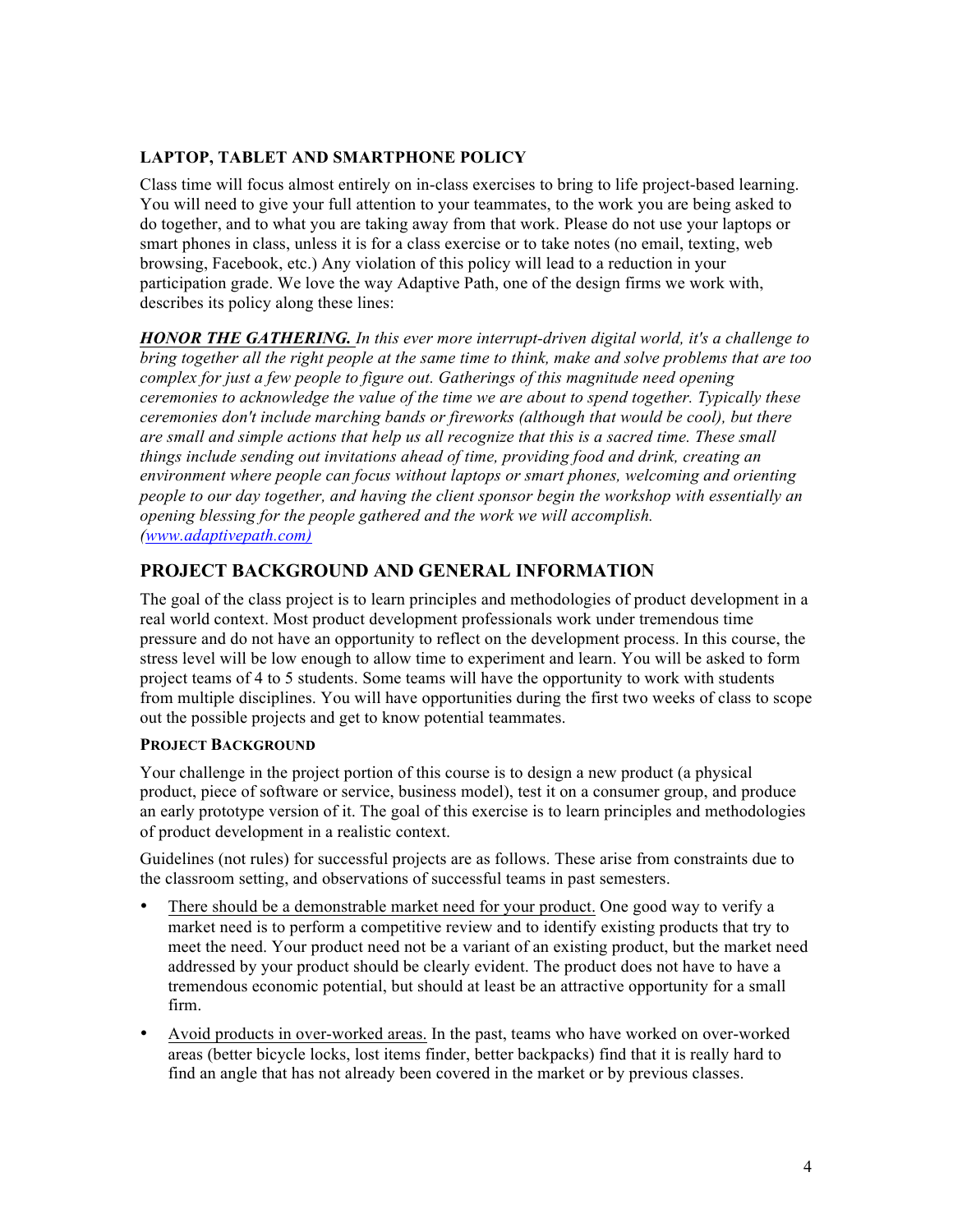- Don't use cost-reduction as the motivating driver. Rarely are innovative products created by the goal of reducing costs alone. The driver should be to meet a compelling unmet need.
- The product should require no basic technological breakthroughs, but you can use new innovations originating on or off campus as the basis for your idea. If you choose a physical hardware product (rather than a software user interface design or service), the product should contain fewer than 10 parts. We do not have time to deal with large technological uncertainties; we are more concerned that you have a product that people really want, applying existing technologies, even if those technologies are new.
- You should be confident of being able to build a reasonable prototype of the product. If you choose to make a hardware product, you must have access to prototyping capabilities such as machining processes and the skill sets to run them. In some cases a combination of a nonfunctioning "appearance" type model and a rough mechanical or electrical "working" prototype may be acceptable.
	- Your ME team member should have access to shop facilities. We recommend that all ME students sign up for the student shop training during the early part of the semester, if you have not already done so. Gordon Long is the Principal Lab Mechanician in charge of the student machine shop. You will need to visit him (or Mick Franssen, Dennis Lee, Jesse Lopez or Scott McCormick) in 1166 Etcheverry Hall to make an appointment. The qualification training is for education and safety purposes. It consists of three 1- hour sessions and a final 2 hour session on an actual hands-on application. He recommends that interested students sign up early during the first 3 weeks of the semester as training is on a first come-first served basis and the schedule gets full later in the semester. This semester they will start the scheduling process on January 20th. The actual training will be scheduled during the period between January 28th to March 20th. More information ME shop website at: http://www.me.berkeley.edu/new/Shop/.
	- Another option is the CITRIS Invention Lab, which provides knowledge, tools and support to rapidly design and prototype novel interactive products, embedded sensing systems and integrated mobile devices. The Invention Lab offers a variety of prototyping equipment ranging from basic craft tools to electronics workbenches, CAD stations and professional digital fabrication machines. Key equipment includes a laser cutter, professional and entry level 3D printers, Vinyl cutter, and circuit board mill. Common prototyping materials and supplies are available for purchase in the lab. Lab staff provides additional guidance and support for design and equipment use. Fees for use of the lab per semester is \$125 for individual student use (more if working with a research group). More at: inventionlab.org
	- For software user interface products, you should have access to proficiency in Web design tools or other software prototyping tools.
- You should have access to more than five potential users of the product (more than 20 would be nice.) You will need to talk with them or observe them when you launch your product and visit them with your product mock-ups or prototypes.
- Save any highly proprietary ideas for another context, as we will be open in discussing the projects in class and do not wish to be constrained by proprietary information. By contrast, novel business ideas are generally not proprietary, benefit from exposure and feedback, and depend generally on execution for differentiation.
- The most successful projects tend to have at least one team member with strong personal interest in the target market. We strongly encourage those of you thinking about starting your own companies to bring your ideas to the class.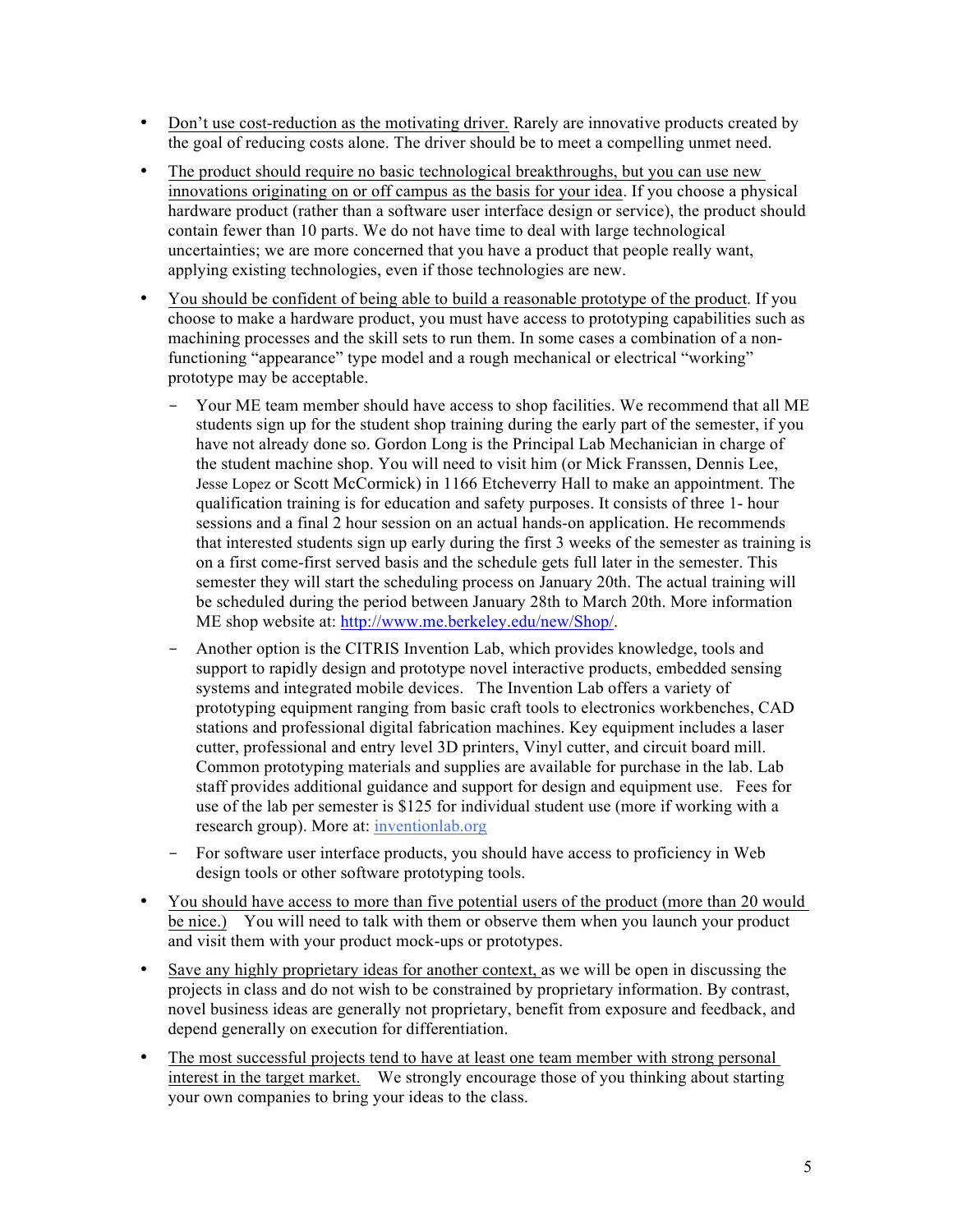• Most products are really not very well designed. (See, for example, the badly designed products listed at http://www.baddesigns.com/examples.html.) Thus, if you pick almost any product that satisfies the general guidelines in this list, you will likely be able to develop a product that is superior to everything currently on the market.

Projects adhering to these guidelines will have the greatest probability of success.

### **PROJECT ASSIGNMENTS**

Project assignments are intended to pace the development process for your product. There is little slack in this schedule and so assignments must be completed on or before the scheduled due date in order to maintain the project schedule. All project assignments are clearly spelled out in the class syllabus. Please post the items to be reviewed on bCourses.

### **All project deliverables (except the project proposal and the sketchbook/journal) are to be completed as a team.** Please deliver all assignments according to the following format:

- Submit all project assignments and deliverables electronically. Unlike individual assignments that are to be submitted through the assignments tab on bCourses on the due date for the assignment, Project Assignments and Deliverables should be posted to *your group's page* on the class Web site where they will be visible to all members of your group as well as all faculty members (and coaches if you choose to include them on your site).
- Maintain a history of your project deliverables on your group Web site so that the faculty can review your progress over time, not just your most recent output. You should save formal project deliverables as well as interim documents on the site.
- Be concise. We like project deliverables that are 2-5 pages in length when possible. The exception to this guideline is concept sketches where one concept per page is preferred.
- Please develop a naming scheme for documents posted to your group website; this scheme should make it obvious to us what the documents are. Name files intended for faculty review should begin with the letters DEL (short for deliverable). Follow DEL with an indication of what the document is. For example, when you submit your mission statement for faculty review, name the link DEL-missionstmt.

### **DESIGN COACHES**

We are privileged to offer you the opportunity to collaborate with some of the leading experts in product development from prominent firms in the Bay Area. The design coach is tasked with giving you a practitioner's viewpoint and advice on all aspects of your product and product development progress. Given the coaches' many years of experience in product development and coaching design teams for this course, you will find their input invaluable.

### **WORKING WITH YOUR TEAM**

Many of you have worked on *group* projects before. The goal of this class is to develop high performance *team* skills. We hope that through this course you will learn to differentiate between *groups* and *teams*. Teamwork and effective communication are vital to successful projects in academic and professional settings.

There are two reasons, among many, why learning to work effectively on a team is germane to your success. (1) There is definitive evidence that effective teams outperform groups on ambiguous, complex and interdependent tasks (of which new product development is an example). (2) Studies have found that most organizations regularly use cross-functional teams. It is critical to understand the nature of cross-functional teams, and to learn about them through participation in them. This course is designed to have you take on various roles at different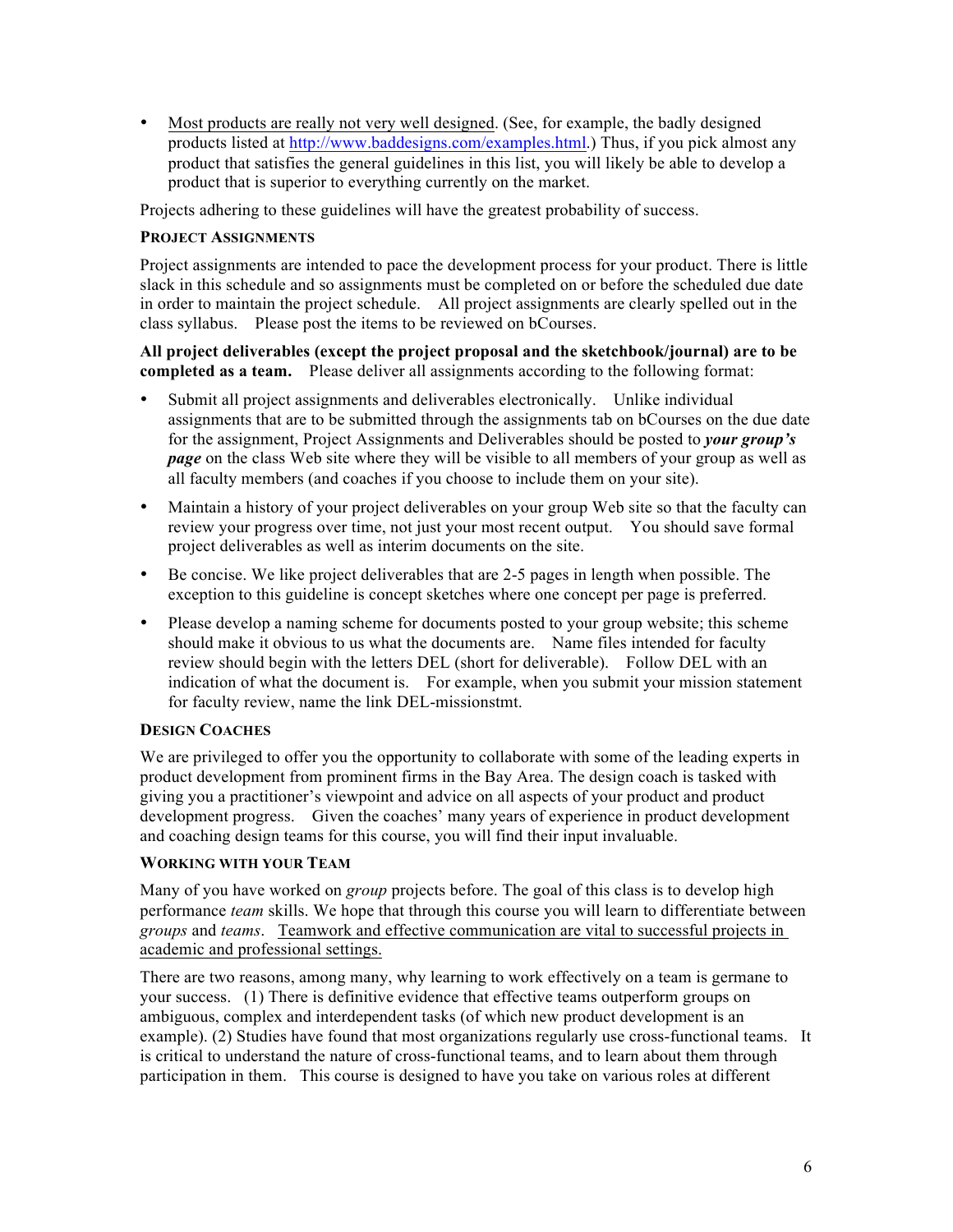points in the semester, and to assess patterns of cooperation and team dynamics. It is also important to reflect on how they impact your team's performance.

Over the years of offering this course, we have found that some basic team practices greatly benefit both the tangible and intangible outcomes of the team projects. Here are a few recommended best practices for you and your team:

- 1. Commit to regular meeting times. Face-to-face meetings are optimal, but virtual conferences (video-conference, tele-conference and email chats) are good alternatives when they are not possible**.** Structure meetings with a clearly assigned agenda, an endtime, and with specificied desired outcomes from that meeting (next steps, decisions, other actions), for which specific individuals are responsible. Reserve five minutes at the end of each team meeting to do a wrap up of decisions, assignments and next steps. This will make the meetings and the work in between meetings more productive (i.e. higher quality outputs with less time used over the course of the semester). We have reserved rooms from 1-3:00 pm F for Discussions and team meetings to help you in this scheduling.
- 2. Please use the team bCourses e-mail alias to communicate with your team. It will also archive and thread your e-mails so that you can review past conversations. Store shared documents on the group page on the website.
- 3. Work together, not separately. Get to know each other's strengths so that your team can leverage them ( e.g., who are the CAD, Matlab, controls, drawing gurus, who's good at organizing and running meetings, who's good at eliciting feedback from customers, etc.) There are wide gaps in results between teams that truly collaborate versus groups that split up the work and staple it together when assignments are due. By design, there are many decisions and outputs you must work through as a team.
- 4. Open and candid communication will serve your team the best. Discuss the means by which you wish to resolve problems as a team (like all teams, you will have problems). Also discuss what strategies you will use if problems persist. Decide, for example, when you want to involve the faculty or your design coaches in helping you resolve problems.
- 5. Use your mission statement to create a shared vision that will allow your team to stay engaged and focused. Make explicit your learning goals up front – both subject matter and experiential. Share them with your teammates so they can support you in those goals throughout the semester. Speak up early if your goals are not being met. Corrective actions early on are typically more valuable to you and your team than end-of-semester adjustments.
- *6. Have fun!*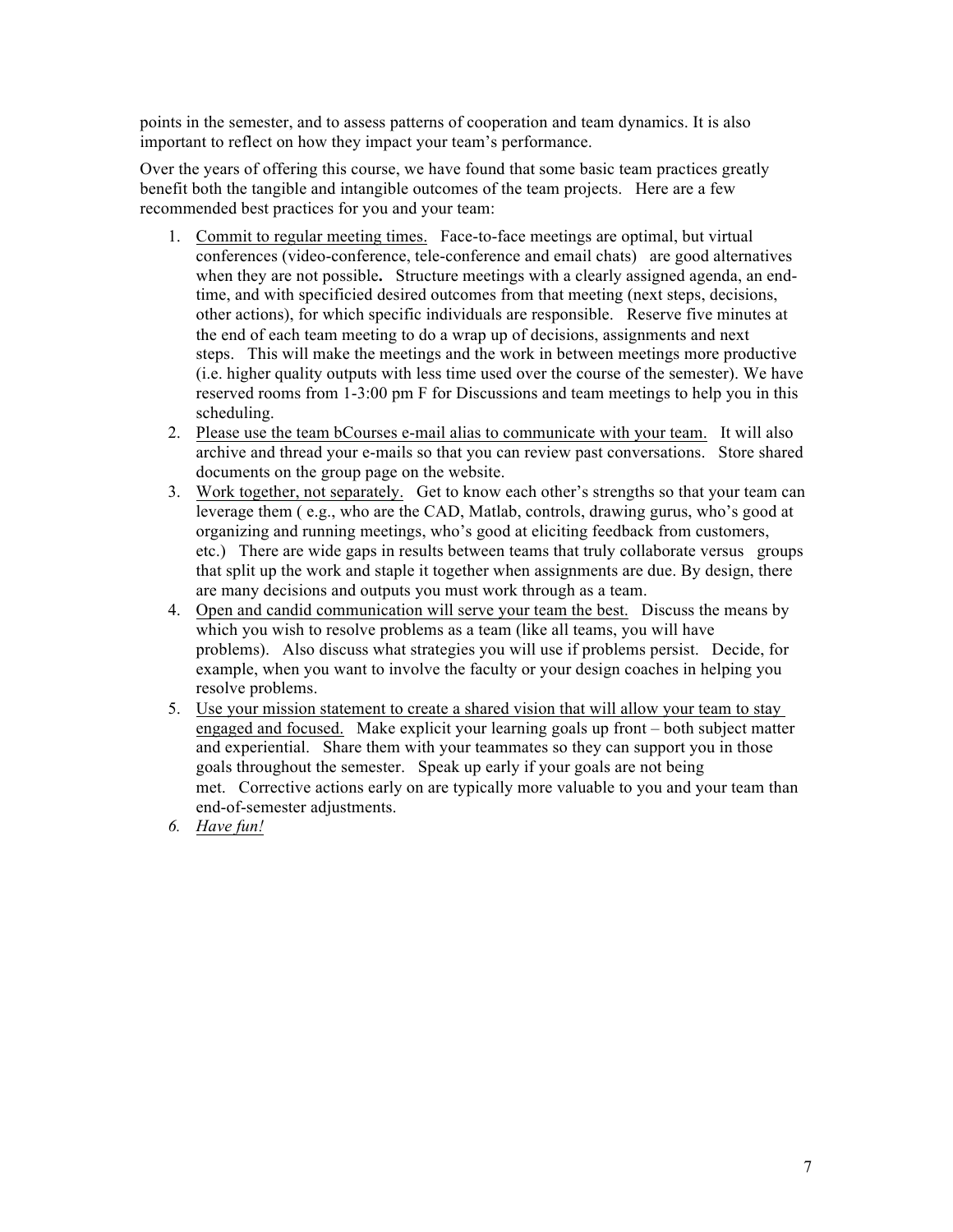# **ME110 Spring 2015 Introduction to Product Development**

Class Schedule and Assignments

Alice M. Agogino (Mechanical Engineering) and Michael Borrus (Haas School of Business)

#### **TEXTBOOK AND OTHER REQUIRED MATERIAL**

The primary reading material for the class is the textbook: Karl Ulrich & Steve Eppinger. *Product Design and Developmen, fifth edition..* All students are expected to read the full text of all assigned readings (rental, digital and used hard copies available). Most of the additional readings will be available for free on the web or through bCourses. One Harvard Business School case will require a fee on study.net.

#### **SCHEDULE**

The schedule below provides learning goals for each session, along with required readings and individual (I) and team (T) assignments. Unless otherwise noted, the individual assignments should be submitted to the appropriate class bCourses assignments link and the team assignments to the relevant folder in your project bCourses. Unless otherwise noted, **ALL INDIVIDUAL ASSIGNMENTS ARE DUE BY THE BEGINNING OF CLASS ON THE DAY DUE**. The team project assignments labeled as "deliverables" **MUST** be turned in at the designated due date. Most of the team project assignments are labeled as "check-ins". These are "work in progress" team assignments to allow the teaching staff to give you feedback in class. We ask you to upload your "work in progress" on the due date, but they could be turned in or updated by the next class time. We have made every effort to provide you all course details in this syllabus, but we sometimes have to make changes due to unexpected circumstances, such as a change in the visit date of a guest lecturer. Please check bCourses announcements and assignment updates for changes to the schedule.

| <b>DAY</b> | <b>TOPIC</b>                                                                                                                                                                                                                                                                                                                                                                                                                                                                                                                                                                                                                                                                                                                                                                                                                                                                                                                                                  |
|------------|---------------------------------------------------------------------------------------------------------------------------------------------------------------------------------------------------------------------------------------------------------------------------------------------------------------------------------------------------------------------------------------------------------------------------------------------------------------------------------------------------------------------------------------------------------------------------------------------------------------------------------------------------------------------------------------------------------------------------------------------------------------------------------------------------------------------------------------------------------------------------------------------------------------------------------------------------------------|
| 1T         | Introduction to New Product Development (NPD), Innovation and Entrepreneurship                                                                                                                                                                                                                                                                                                                                                                                                                                                                                                                                                                                                                                                                                                                                                                                                                                                                                |
| 1/20       | We will cover course logistics and requirements and then develop the motivation and framework for<br>the course. Come to class prepared to discuss why new product development is important, what the<br>key activities are, how innovation and entrepreneurship relate, and how new product development<br>frames opportunities for entrepreneurship. We will also introduce several start-up companies with new<br>product development opportunities interested in participating in class and suggest other work on<br>campus from which class projects might be sourced.                                                                                                                                                                                                                                                                                                                                                                                   |
|            | <b>Read:</b> Ch. 1: Introduction to Product Design and Design Thinking                                                                                                                                                                                                                                                                                                                                                                                                                                                                                                                                                                                                                                                                                                                                                                                                                                                                                        |
|            | Read: Bansal, Sarika. August 21, 2014. "Innovation Within Reach," New York Times, Opinion,<br>http://opinionator.blogs.nytimes.com/2014/08/21/innovation-within-reach/                                                                                                                                                                                                                                                                                                                                                                                                                                                                                                                                                                                                                                                                                                                                                                                        |
|            | I-1. Individual Assignment Due: Complete student profile survey at:<br>https://www.surveymonkey.com/s/DLXF735                                                                                                                                                                                                                                                                                                                                                                                                                                                                                                                                                                                                                                                                                                                                                                                                                                                 |
| 2 Th       | <b>Design Thinking Exercises</b>                                                                                                                                                                                                                                                                                                                                                                                                                                                                                                                                                                                                                                                                                                                                                                                                                                                                                                                              |
| 1/22       | We will use waste material for a design project in a studio session today. Each student is asked to bring<br>in two items that you find in your trash or dumpster. Or bring in something you just don't want, but<br>can't figure out what to do with it. Come to class prepared to create new designs from these discards.<br>Also make a note in your journal of what you did bring in, along with a list of other things you found<br>but left in the trash. Consider the following thought questions: What role does technological research<br>play in the product development process?. How is the process described in this chapter similar<br>to/different than the process you have used in other design projects in class or work? What is the role of<br>a design journal in the design thinking process? Can design thinking be extended to a business concept<br>as a whole? How might design thinking affect the activities of entrepreneurship? |
|            | Read: Ch. 2: Development Processes and Organizations                                                                                                                                                                                                                                                                                                                                                                                                                                                                                                                                                                                                                                                                                                                                                                                                                                                                                                          |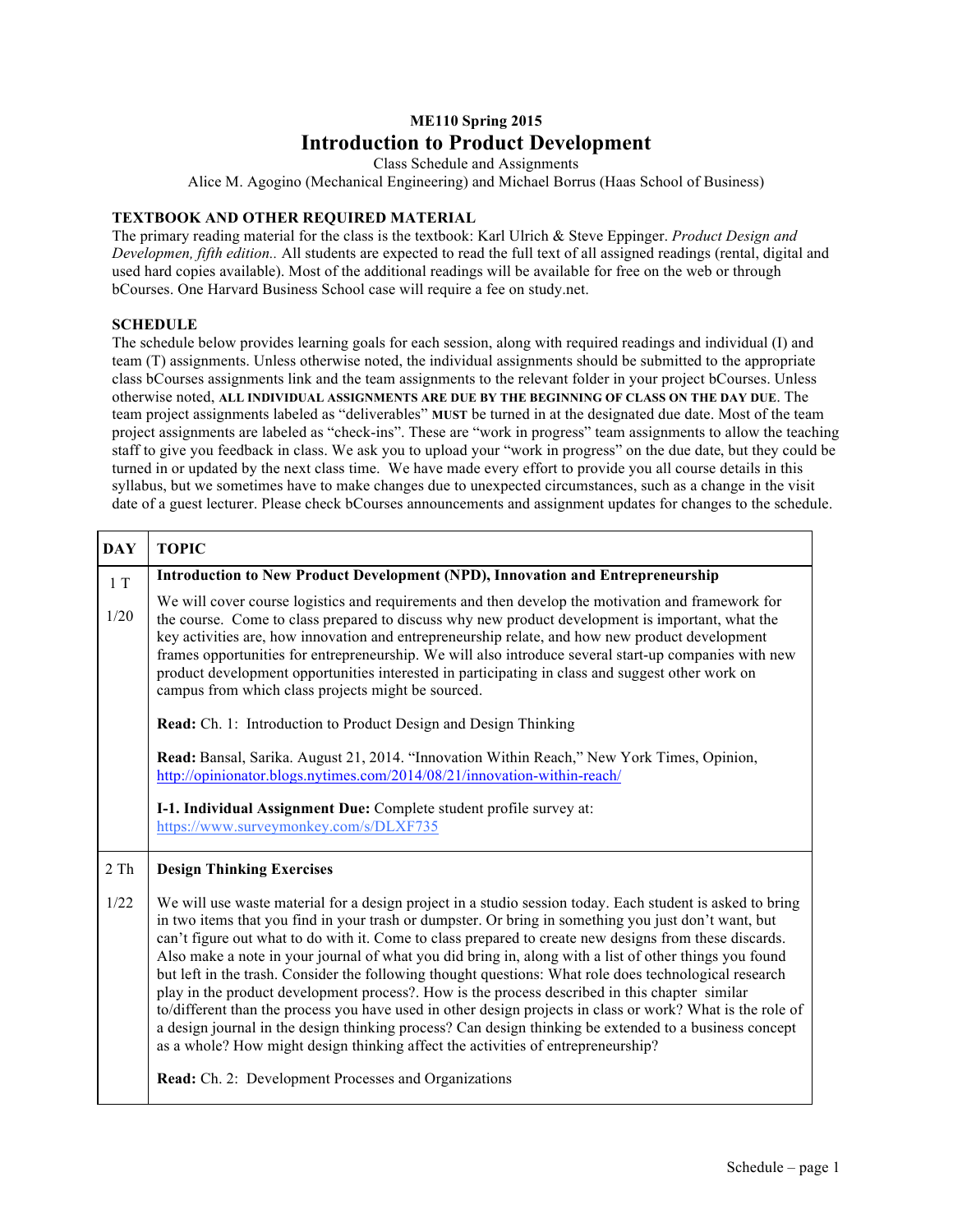|      | Read: Dumpster diving: an Introduction, http://www.kuro5hin.org/story/2003/1/29/215523/088                                                                                                                                                                                                                                                                                                                                                                                                                                                                                                                                                                                                                                                                                                                                                                                                                                                                                                                                                                                                                                                                                                                                                              |
|------|---------------------------------------------------------------------------------------------------------------------------------------------------------------------------------------------------------------------------------------------------------------------------------------------------------------------------------------------------------------------------------------------------------------------------------------------------------------------------------------------------------------------------------------------------------------------------------------------------------------------------------------------------------------------------------------------------------------------------------------------------------------------------------------------------------------------------------------------------------------------------------------------------------------------------------------------------------------------------------------------------------------------------------------------------------------------------------------------------------------------------------------------------------------------------------------------------------------------------------------------------------|
|      | I-2. Individual Assignment Due: Complete the Jung Typology Test and the Kolb learning styles<br>survey available through a link that will be sent to you by email. You will need to know your Myers<br>Briggs profile (link below) in order to complete the survey.                                                                                                                                                                                                                                                                                                                                                                                                                                                                                                                                                                                                                                                                                                                                                                                                                                                                                                                                                                                     |
|      | The <b>Jung Typology Test</b> and information about it are available at www.humanmetrics.com. Read<br>$\bullet$<br>the background on the test and then take and score it.                                                                                                                                                                                                                                                                                                                                                                                                                                                                                                                                                                                                                                                                                                                                                                                                                                                                                                                                                                                                                                                                               |
| 3T   | The Role of Industrial Design and Innovation Opportunities for Start-ups                                                                                                                                                                                                                                                                                                                                                                                                                                                                                                                                                                                                                                                                                                                                                                                                                                                                                                                                                                                                                                                                                                                                                                                |
| 1/27 | Scan (Steps 1-32): What is Industrial Design? Industrial Design Society of America (IDSA),<br>http://www.idsa.org/education/what-is-id                                                                                                                                                                                                                                                                                                                                                                                                                                                                                                                                                                                                                                                                                                                                                                                                                                                                                                                                                                                                                                                                                                                  |
|      | Read: "Designing for Humans: an Ethnography Primer," IDSA, 2010:<br>http://www.aiga.org/ethnography-primer/                                                                                                                                                                                                                                                                                                                                                                                                                                                                                                                                                                                                                                                                                                                                                                                                                                                                                                                                                                                                                                                                                                                                             |
|      | I-3. Individual Assignment Due: List of 20 "bugs". Please either bring the physical object or a<br>photograph associated with at least one of your "bugs" to class to share with others during class.<br>Identify, by putting the appropriate letter beside it, which of your bugs, if solved, potentially leads to a<br>new feature $(F)$ , vs. a new product $(P)$ , vs. potentially a new company $(C)$ (see below for more info on<br>this typology).                                                                                                                                                                                                                                                                                                                                                                                                                                                                                                                                                                                                                                                                                                                                                                                               |
|      | We are all capable of identifying market needs and thus generating ideas for new products, in part by<br>noticing the deficiencies in the products we use in everyday life. To prove to yourself that you can<br>identify market needs, generate a list of at least 20 "bugs." Designers at the product design firm IDEO<br>use "bug lists" to record their observations of products and situations where products failed to meet the<br>actual conditions of use. This list should include any observation or annoyance that comes to your<br>mind. Note that we are looking for a list of "bugs" (e.g., my vegetable peeler hurts my hand when I<br>peel potatoes) rather than a list of product solutions (e.g., a vegetable peeler with a soft handle). In<br>other words, do NOT invent solutions to the problems you see – just state the problem. However, not<br>all bugs, when solved, have the potential to ground a start-up business. Make a quick judgement about<br>which of your bugs, if solved, might lead to improved features (F) of existing products vs. standalone<br>new products (P) vs. form the basis of an entrepreneurial company (C). Upload your bug list to the<br>course website under "assignments" and "twenty bugs". |
|      | Read: Delta Design Task (on bCourses).                                                                                                                                                                                                                                                                                                                                                                                                                                                                                                                                                                                                                                                                                                                                                                                                                                                                                                                                                                                                                                                                                                                                                                                                                  |
|      | At the end of class we will train for Delta Design Game. Roles will be assigned in class. The game<br>will be played in class on $2/3$ .                                                                                                                                                                                                                                                                                                                                                                                                                                                                                                                                                                                                                                                                                                                                                                                                                                                                                                                                                                                                                                                                                                                |
| 4 Th | Design Context, Product Planning and Defining a Venture-Backable Market Opportunity                                                                                                                                                                                                                                                                                                                                                                                                                                                                                                                                                                                                                                                                                                                                                                                                                                                                                                                                                                                                                                                                                                                                                                     |
| 1/29 | Product planning involves developing a strategy for your products in the context of your organizational<br>goals, skill-sets and resources. The Triple Bottom Line refers to considering three components to an<br>organization's bottom line: profit, societal benefits, and environmental impact. Which of these matter<br>in a start-up context? What makes for a good venture-backable startup idea? How are initial market<br>opportunity hypotheses developed? Be prepared to discuss the components of a Mission Statement and<br>how it might reflect the components of a Triple Bottom Line.                                                                                                                                                                                                                                                                                                                                                                                                                                                                                                                                                                                                                                                   |
|      | Read: Ch. 4 Product Planning                                                                                                                                                                                                                                                                                                                                                                                                                                                                                                                                                                                                                                                                                                                                                                                                                                                                                                                                                                                                                                                                                                                                                                                                                            |
|      | Scan: Google Preview of The Triple Bottom Line, Andrew Savitz and Karl Weber, http://bit.ly/npd-tbl                                                                                                                                                                                                                                                                                                                                                                                                                                                                                                                                                                                                                                                                                                                                                                                                                                                                                                                                                                                                                                                                                                                                                     |
|      | I-4. Optional Individual Assignment Due: Project proposal (PDF format) as a one page document is<br>due by class time. If you receive instructor approval to pitch, 3 slides of your proposal are due by noon<br>on $2/2$ in order for us to compile and post for use on $2/3$ . Details of the required format and content are                                                                                                                                                                                                                                                                                                                                                                                                                                                                                                                                                                                                                                                                                                                                                                                                                                                                                                                         |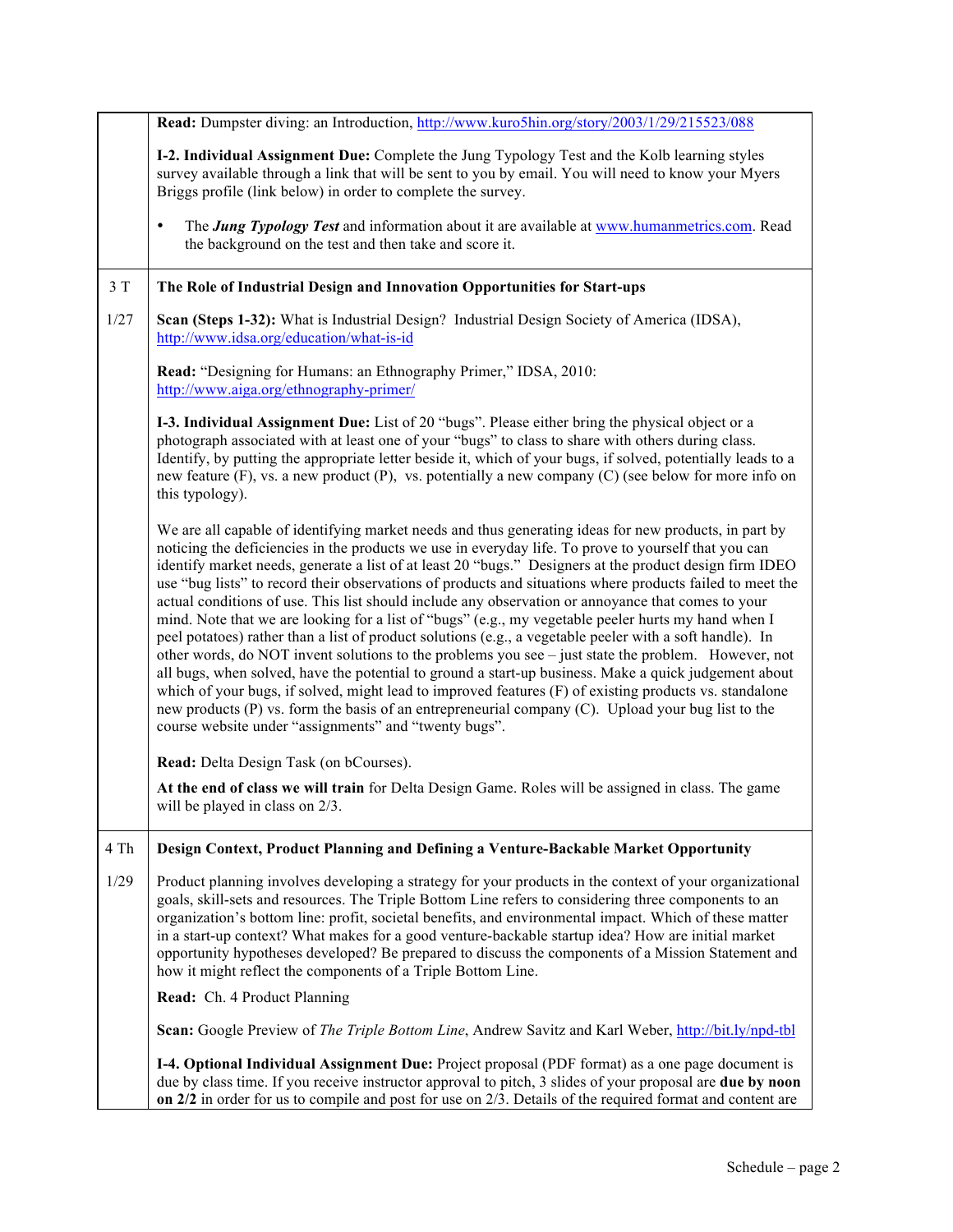|      | described below for $2/3$ – but <b>due to us by noon on Monday 2/2</b> . Students who have an opportunity<br>they would like to pitch are encouraged to meet with the instructures even earlier, at the start of the<br>semester. (Note, students who do this optional assignment will be given credit for one more<br>assignment.)                                                                                                                                                                                                                                                                                                                                                                                                                                                                                                                                                                                                 |
|------|-------------------------------------------------------------------------------------------------------------------------------------------------------------------------------------------------------------------------------------------------------------------------------------------------------------------------------------------------------------------------------------------------------------------------------------------------------------------------------------------------------------------------------------------------------------------------------------------------------------------------------------------------------------------------------------------------------------------------------------------------------------------------------------------------------------------------------------------------------------------------------------------------------------------------------------|
|      | Your one-page proposals should include:                                                                                                                                                                                                                                                                                                                                                                                                                                                                                                                                                                                                                                                                                                                                                                                                                                                                                             |
|      | A brief, descriptive project title (2-4 words)<br>٠                                                                                                                                                                                                                                                                                                                                                                                                                                                                                                                                                                                                                                                                                                                                                                                                                                                                                 |
|      | Your name, phone number, e-mail, and school/department affiliation<br>$\bullet$                                                                                                                                                                                                                                                                                                                                                                                                                                                                                                                                                                                                                                                                                                                                                                                                                                                     |
|      | A description of the market opportunity you have identified and whether you think it presents a<br>$\bullet$<br>venture-backed start-up opportunity. Your description may include any of the following:<br>Documentation of the market opportunity, shortcomings of existing competitive products, and/or<br>definition of the target market and its size. Please do not present <i>product ideas</i> at this point. Our<br>strict focus in this phase of the course is on the <i>market opportunity</i> – the unfilled need or unsolved<br>problem – and not on solution concepts. Your judgement about whether the opportunity could lead<br>to a startup should be based on concepts developed earlier in class. Do not attempt to justify your<br>judgement at this point – you will get a chance to reconsider down the road when we cover the<br>issue of how to judge the venture-backability of a given market opportunity. |
|      | These proposals will be posted to a location where all participants in the class can see them.                                                                                                                                                                                                                                                                                                                                                                                                                                                                                                                                                                                                                                                                                                                                                                                                                                      |
| $5T$ | <b>Proposal Presentation and Voting</b>                                                                                                                                                                                                                                                                                                                                                                                                                                                                                                                                                                                                                                                                                                                                                                                                                                                                                             |
| 2/3  | Faculty, company sponsors and tudents will be given an opportunity to pitch their project ideas in the<br>studio. Details of the presentation below.                                                                                                                                                                                                                                                                                                                                                                                                                                                                                                                                                                                                                                                                                                                                                                                |
|      | I-4+. Optional Individual Assignment Due: Project proposal (3 slides due by noon on 2/2 and                                                                                                                                                                                                                                                                                                                                                                                                                                                                                                                                                                                                                                                                                                                                                                                                                                         |
|      | presented today),                                                                                                                                                                                                                                                                                                                                                                                                                                                                                                                                                                                                                                                                                                                                                                                                                                                                                                                   |
|      | Come to class prepared to give a VERY SHORT (i.e., 1 minute), yet convincing, presentation of your<br>project proposal. Please prepare three slides that you can present in 15 seconds each that clearly<br>communicate the market need on which you would like your classmates to work with you. We will<br>collect all of the slides into a single presentation that we will run with PowerPoint's timed presentation<br>feature. Your slides should communicate the following:                                                                                                                                                                                                                                                                                                                                                                                                                                                   |
|      | The first slide MUST include your name and school/department affiliation.                                                                                                                                                                                                                                                                                                                                                                                                                                                                                                                                                                                                                                                                                                                                                                                                                                                           |
|      | A verbal and visual demonstration of the product opportunity you have described in your proposal.<br>Given that the audience will be able to read your written proposal at their leisure, you might spend<br>your time explaining the richness of the market opportunity or demonstrating existing competitive<br>products.                                                                                                                                                                                                                                                                                                                                                                                                                                                                                                                                                                                                         |
|      | The slides are due absolutely <b>NO LATER THAN noon on Monday <math>2/2</math></b> so that we can get the full<br>$\bullet$<br>presentation assembled for the studio today.                                                                                                                                                                                                                                                                                                                                                                                                                                                                                                                                                                                                                                                                                                                                                         |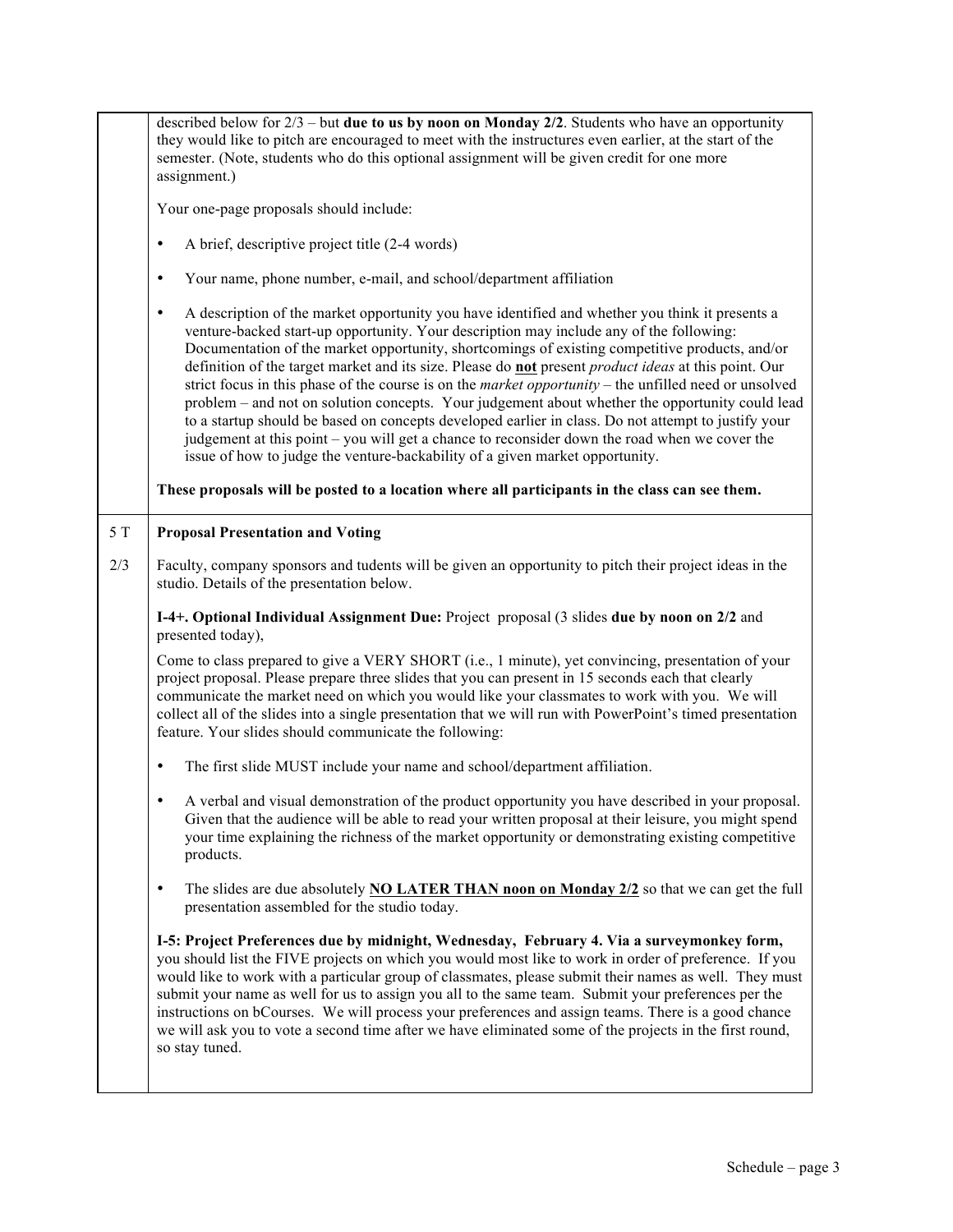| 6 Th         | <b>Delta Design Game</b>                                                                                                                                                                                                                                                                                                                                                                                                                                                                                                                                                                                                                                                                                                                                                                                                                                                                                                                                                                                                                                                                                                                                                                                                                                          |
|--------------|-------------------------------------------------------------------------------------------------------------------------------------------------------------------------------------------------------------------------------------------------------------------------------------------------------------------------------------------------------------------------------------------------------------------------------------------------------------------------------------------------------------------------------------------------------------------------------------------------------------------------------------------------------------------------------------------------------------------------------------------------------------------------------------------------------------------------------------------------------------------------------------------------------------------------------------------------------------------------------------------------------------------------------------------------------------------------------------------------------------------------------------------------------------------------------------------------------------------------------------------------------------------|
| 2/5          | You should have prepared for the role assignment you were given in class on Tuesday 1-27. Make sure<br>that you thoroughly understand the role you are to play. Prepare any materials you believe you will<br>need to play the role. DO NOT discuss the other three roles with others in the class. Work hard to get<br>to class on time as there is barely enough time to finish in the time allotted. At the end of the exercise,<br>you will be asked to submit a sheet of paper for each team that provides all of the completed<br>calculations for that team and a photo of your final design. The calculations and the photo must be<br>submitted at the end of class.                                                                                                                                                                                                                                                                                                                                                                                                                                                                                                                                                                                     |
|              | Re-read: Delta Design Task and Role (on bCourses).                                                                                                                                                                                                                                                                                                                                                                                                                                                                                                                                                                                                                                                                                                                                                                                                                                                                                                                                                                                                                                                                                                                                                                                                                |
| $7\ {\rm T}$ | <b>Project Launch</b>                                                                                                                                                                                                                                                                                                                                                                                                                                                                                                                                                                                                                                                                                                                                                                                                                                                                                                                                                                                                                                                                                                                                                                                                                                             |
| 2/10         | During this class session, we will talk about team dynamics and interactions as being critical to new<br>product development success. We will first start with a review of Delta Design then relate to the role<br>of product managers, engineers, industrial designers, marketers and others in multidisciplinary teams.<br>We'll then conduct a team launch exercise in which you and your teammates debrief your MBTI and<br>learning style profiles and the other questions on the survey. You will be given team launch exercises<br>to work on during the class. Be sure to bring your MBTI profile to class.                                                                                                                                                                                                                                                                                                                                                                                                                                                                                                                                                                                                                                               |
|              | Read: Collaborative Plan on bCourses (start on your individual plan to bring to class)                                                                                                                                                                                                                                                                                                                                                                                                                                                                                                                                                                                                                                                                                                                                                                                                                                                                                                                                                                                                                                                                                                                                                                            |
|              | Read: "The Trouble with Teamwork" on bCourses                                                                                                                                                                                                                                                                                                                                                                                                                                                                                                                                                                                                                                                                                                                                                                                                                                                                                                                                                                                                                                                                                                                                                                                                                     |
|              | T-1. Project Check-in: Mission statement, project plan and collaborative plan. This can be uploaded at<br>the end of the class or before the next class if you need more time.                                                                                                                                                                                                                                                                                                                                                                                                                                                                                                                                                                                                                                                                                                                                                                                                                                                                                                                                                                                                                                                                                    |
| 8 Th         | <b>Customer and User Needs Assessment</b>                                                                                                                                                                                                                                                                                                                                                                                                                                                                                                                                                                                                                                                                                                                                                                                                                                                                                                                                                                                                                                                                                                                                                                                                                         |
| 2/12         | An introductory overview will be provided for a range of user design research methods. More details<br>on specific methods will be provided in future classes. We will then work on developing a<br>customer/user needs assessment plan that answers the following questions:<br>• Who is your customer and is there an early adopter segment of your customer base?<br>• How will you access your customers and how should your approach differ in a start-up vs. large<br>company context?<br>What methods will you use to collect information (e.g., interviews, observations, surveys)?<br>What types of information will you gather?<br>How reliable is customer feedback in the early stages of development and how should it affect your<br>decision-making?<br>• How will you document your information gathering (e.g., notes, audio recording, photos)?<br>You will have time to compare notes with your team members on the use of interviews for this<br>purpose<br>Read: Ch. 5: Identifying Customer Needs<br><b>Read:</b> An Introduction to personas and how to create them,<br>http://www.steptwo.com.au/papers/kmc_personas/index.html<br>Watch Video: Getting People to Talk: An Ethnography & Interviewing Primer,<br>http://vimeo.com/1269848 |
|              |                                                                                                                                                                                                                                                                                                                                                                                                                                                                                                                                                                                                                                                                                                                                                                                                                                                                                                                                                                                                                                                                                                                                                                                                                                                                   |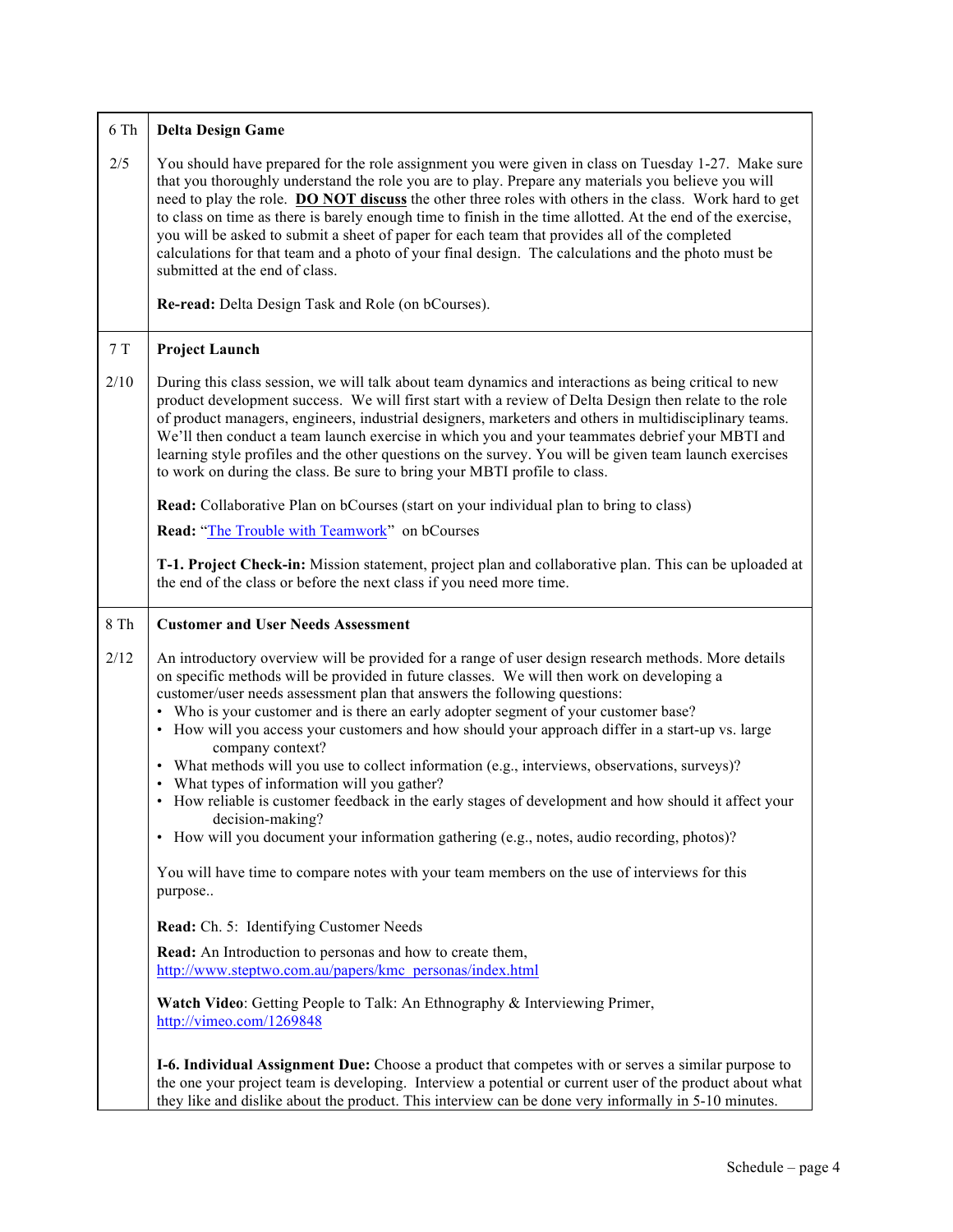|                  | Record what your interviewee says and interpret the data in terms of customer needs as described in<br>Chapter 5. Pay particular attention to the guidelines provided for translating customer<br>statements into needs statements. Prepare a one-page summary of what you have learned about the<br>interview process. Submit the transcript of the interview, interpretation of customer needs and your<br>page of lessons learned to the assignments tab under customer interview.                                                                                                                                                                                                                                                                 |
|------------------|-------------------------------------------------------------------------------------------------------------------------------------------------------------------------------------------------------------------------------------------------------------------------------------------------------------------------------------------------------------------------------------------------------------------------------------------------------------------------------------------------------------------------------------------------------------------------------------------------------------------------------------------------------------------------------------------------------------------------------------------------------|
| 9 T              | <b>Frameworks for Understanding Customer Needs</b>                                                                                                                                                                                                                                                                                                                                                                                                                                                                                                                                                                                                                                                                                                    |
| 2/17             | In this class we will present different ways of analyzing cutomer and user needs data. In "design<br>thinking" terms, we call this framing and reframing. We'll use this class time to work with you on<br>applying some of the framing and reframing tools to your project data. Please bring all of your<br>customer and user needs data – interview notes, photographs, etc. – to class with you to use in these in-<br>class exercises. We will also have a guest entrepreneur from a current venture-backed startup who will<br>discuss how he developed the customer needs assessment for his start-up and how it frames his current<br>activities and milestones. Ajay Kshatriya from Biota Technologies will join the class.                  |
|                  | Read: "Get Inside the Lives of Your Customers" on bCourses.                                                                                                                                                                                                                                                                                                                                                                                                                                                                                                                                                                                                                                                                                           |
|                  | Read: Turn Customer Input into Innovation, http://hbswk.hbs.edu/archive/2815.html                                                                                                                                                                                                                                                                                                                                                                                                                                                                                                                                                                                                                                                                     |
|                  | T-2. Project Check-in: Submit your Customer/User Needs Assessment Plan. This can be uploaded at<br>the end of the class or before the next class if you need more time. Complete the DesignExchange<br>tutorial.                                                                                                                                                                                                                                                                                                                                                                                                                                                                                                                                      |
| $10$ $\mbox{Th}$ | <b>Translating the Voice of the Customer (Creating Imperatives for Business Opportunies)</b>                                                                                                                                                                                                                                                                                                                                                                                                                                                                                                                                                                                                                                                          |
| 2/19             | In this class we will move a little ahead of where your project should be to introduce you to the next<br>step of the process – translating customer and user needs information into specifications and<br>imperatives. We'll introduce the basic concepts of generating specs and imperatives, and then have<br>you do some exercises with your project data to play with the concepts. We will again have a guest<br>entrepreneur from a current venture-backed startup who will discuss how he translated the voice of his<br>customers into the design of his first physical storefront and associated mobile app. Sam Ulloa from<br>Listo Financial will join the class.                                                                         |
|                  | Read: Ch. 6: Product Specifications                                                                                                                                                                                                                                                                                                                                                                                                                                                                                                                                                                                                                                                                                                                   |
| 11T              | <b>Peer Review: Mission and User Needs</b>                                                                                                                                                                                                                                                                                                                                                                                                                                                                                                                                                                                                                                                                                                            |
| 2/24             | Your project should now have completed a first pass at the following activities: Gather raw data on<br>customer needs (through whatever means you deem most appropriate to your potential market).<br>Generate a list of customer needs for your product and organize it hierarchically into primary,<br>secondary and tertiary needs as described in your book. Identify three or four needs that you feel are<br>important, but latent and not addressed by current products.                                                                                                                                                                                                                                                                       |
|                  | Most of you will find that your Mission Statement continues to evolve throughout the product<br>development process as you learn more about your target market and gather feedback from faculty,<br>customers and others. You should continue to update your Mission Statement as you gather new inputs<br>(archiving the old ones on the Website).                                                                                                                                                                                                                                                                                                                                                                                                   |
|                  | This will be the first of three peer reviews you will have on your product development project. During<br>class we will pair you up with another team or two to present and give feedback to one another. Come<br>prepared to share: your mission statement, as is shown in your textbook, a brief review of the means<br>used to collect customer and user needs information, a summary of the identified customer and user<br>needs, one of your most interesting use scenarios, and a summary of lessons learned in the process to<br>date. This is an opportunity to receive feedback from and give feedback to your classmates. It is also<br>an opportunity to learn about new product development processes by observing what others have done |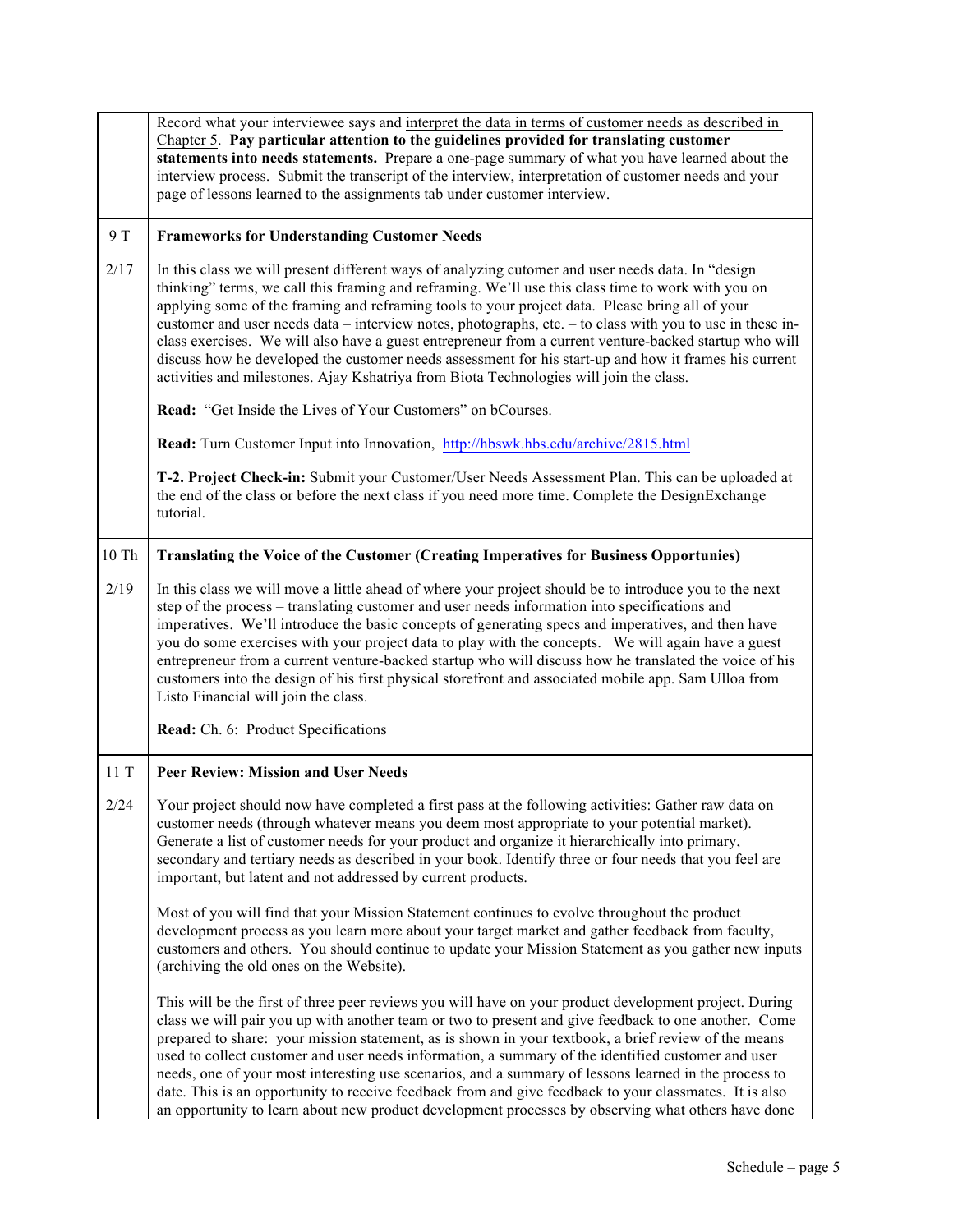|       | and learned from their projects. You might want to check out the Stanford Product Design alumni wiki                                 |
|-------|--------------------------------------------------------------------------------------------------------------------------------------|
|       | on critique: http://stanfordpd.pbworks.com/Critique. Below is a summary of the guidelines CCA uses                                   |
|       | on engaging in critiques.                                                                                                            |
|       |                                                                                                                                      |
|       | WHAT WE CRITIQUE<br>Content: Does it make sense? Is it clear? Does it communicate what the designer claims? Is it interesting?<br>1. |
|       | 2.<br>Process: Did the designer exploit the process(es) enough? Could more work have been done?                                      |
|       | Grounding/defense: Can all of the designer's decisions be adequately defended?<br>3.                                                 |
|       |                                                                                                                                      |
|       | HOW WE CRITIQUE<br>BECONSTRUCTIVE.                                                                                                   |
|       | We're all guilty of delivering too many barbed comments. Try to be constructive in your criticism (Something like                    |
|       | "This part is successful because—; this part isn't because—; Maybe you could think about—"). Don't say every piece                   |
|       | of work is great. The result is that nobody learns anything. It's not about "good" and "bad", more "successful" and                  |
|       | "unsuccessful." (Reserve "good" and "bad" for your dog.)                                                                             |
|       | THE GREAT BIG NO-NO                                                                                                                  |
|       | The phrase "I like it" without an explanation is forbidden. Learning to talk clearly and perceptively about other                    |
|       | people's work takes effort and practice. The more you do it, the more eloquent you will become.                                      |
|       | FINALLY,                                                                                                                             |
|       | It is far easier to determine if a concept, typeface, size, color, position, relationship, etc. is appropriate, awkward,             |
|       | elegant, oblique, or nasty if you have something to compare it to. You will learn more quickly (and become a better                  |
|       | designer) if you make a habit of bringing multiple solutions to class for critiques.                                                 |
|       | T-3. Project Deliverables Due: Updated mission statement, updated customer/user needs analysis and,                                  |
|       | based on the latter, updated market hypothesis for further testing, As with all project deliverables,                                |
|       | include a team short discussion of the process you used, lessons learned, and any observations you have                              |
|       | about your team.                                                                                                                     |
|       |                                                                                                                                      |
| 12 Th | <b>Concept Generation: Creativity &amp; Brainstorming</b>                                                                            |
|       |                                                                                                                                      |
|       |                                                                                                                                      |
| 2/26  | This class session will focus on brainstorming and "ideation" techniques used by new product                                         |
|       | development teams to generate product ideas from their understanding of customer wants and needs                                     |
|       | and of the available technologies. We will use in class exercises to help you move from your individual                              |
|       | concept ideas to team ones.                                                                                                          |
|       | Scan: Ch. 7: Concept Generation                                                                                                      |
|       |                                                                                                                                      |
|       | <b>Read:</b> "Creative Thinking Techniques" (http://www.virtualsalt.com/crebook2.htm)                                                |
|       |                                                                                                                                      |
|       | Scan: Ideation Methods the Design Exchange:                                                                                          |
|       | http://thedesignexchange.berkeley.edu:3000/design_methods                                                                            |
|       | I-7 Individual Assignment Due: Each team member is to INDIVIDUALLY generate 10 concepts and                                          |
|       | post to your website and bring to class. A "half-sheet" form will be provided on bCourses for you to                                 |
|       | use.                                                                                                                                 |
|       |                                                                                                                                      |
|       | T-4. Project Check-in: Submit your concepts to your team folder and the clustering exercise you did                                  |
|       | in class. Upload a spreadsheet of your collective concepts to your project folder. Add any new ones                                  |
|       | from the class activities today or before the next class if you need more time.                                                      |
|       |                                                                                                                                      |
| 13 T  | <b>Concept Generation: Structured Methods</b>                                                                                        |
|       |                                                                                                                                      |
| 3/3   | This class will focus on structured methods for concept generation, such as Morphological Matrices,                                  |
|       | Functional Decomposition, Biomimetic Design, etc.                                                                                    |
|       | Read: "Morphologocial Charts", http://www.ifm.eng.cam.ac.uk/dmg/tools/concept/morph.html                                             |
|       |                                                                                                                                      |
|       | Scan: "Creax Function Database", http://function.creax.com/                                                                          |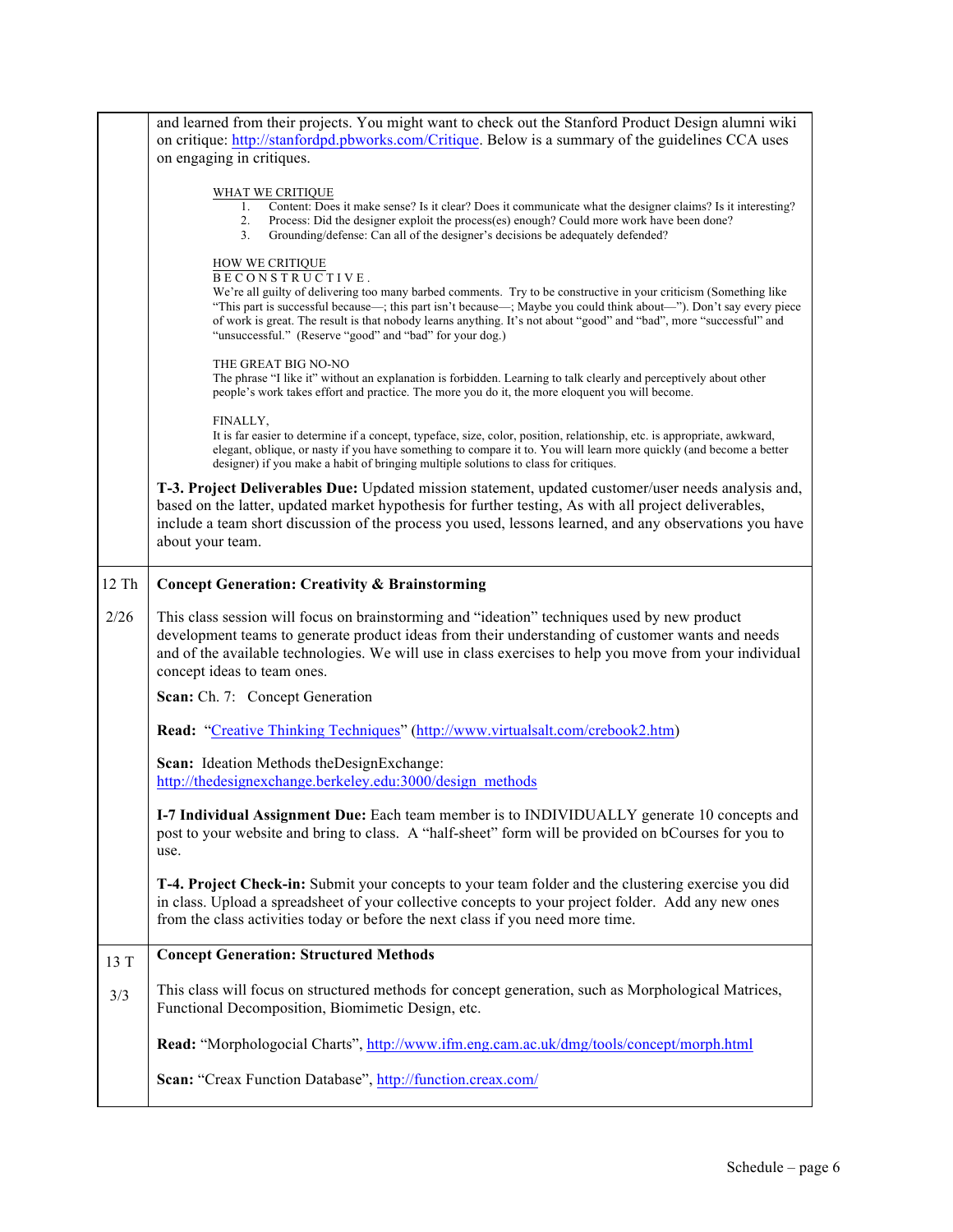|       | Scan: "Biomimicry Institute", http://www.biomimicryinstitute.org/                                                                                                                                                                                                                                                                                                                                                                                                                                                                                                                                                                                                                                                             |
|-------|-------------------------------------------------------------------------------------------------------------------------------------------------------------------------------------------------------------------------------------------------------------------------------------------------------------------------------------------------------------------------------------------------------------------------------------------------------------------------------------------------------------------------------------------------------------------------------------------------------------------------------------------------------------------------------------------------------------------------------|
|       | T-5. Project Check-in: Double the number of concepts through brainstorming and structured methods.<br>After class in your next team meeting, expand your concepts using both brainstorming and structured<br>methods and a spreadsheet with all of the concepts generated. We recommend that they be clustered<br>into theme areas. A team of 5 should expect to have around 100 concepts. Upload an updated<br>spreadsheet of your collective concepts to your project folder. Also submit any metaphors and related<br>concepts generated during in-class exercise. Upload to bCourses before the next class.                                                                                                               |
| 14 Th | <b>Prototyping: Low-Fidelity</b>                                                                                                                                                                                                                                                                                                                                                                                                                                                                                                                                                                                                                                                                                              |
| 3/5   | We will introduce tools and techniques for prototyping and testing your product concepts. Bring to<br>class more discarded items that would normally go to landfill to add to our supply of prototyping<br>materials.                                                                                                                                                                                                                                                                                                                                                                                                                                                                                                         |
|       | Scan: Ch. 14: Prototyping                                                                                                                                                                                                                                                                                                                                                                                                                                                                                                                                                                                                                                                                                                     |
|       | Read: "Prototyping Is The Shorthand Of Design",<br>http://www.ideo.com/images/uploads/news/pdfs/Kelley-Prototyping Shorthand DesignSummer-01.pdf                                                                                                                                                                                                                                                                                                                                                                                                                                                                                                                                                                              |
|       | Read: Sandhu, Jaspal S. "Measure early, measure often: rapid, real-time feedback in design for<br>social innovation". Jan. 2013: http://poptech.org/e3_jaspal_sandhu                                                                                                                                                                                                                                                                                                                                                                                                                                                                                                                                                          |
|       | T-6. Project Check-In: Submit photographs of any prototypes you create in-class.                                                                                                                                                                                                                                                                                                                                                                                                                                                                                                                                                                                                                                              |
| 15 T  | <b>Concept Selection, Prioritzing Risks and Defining Milestones</b>                                                                                                                                                                                                                                                                                                                                                                                                                                                                                                                                                                                                                                                           |
|       |                                                                                                                                                                                                                                                                                                                                                                                                                                                                                                                                                                                                                                                                                                                               |
| 3/10  | Chapter 8 describes concept screening and concept scoring matrices as a means of selecting among<br>competing ideas for products you might develop. We will also introduce you to start-up concepts of<br>business risk assessment and value-creation milestones, which help to structure the on-going efforts of<br>entrepreneurs in a startup. Appropriately adapted, these concepts are equally useful in the new product<br>definition context.                                                                                                                                                                                                                                                                           |
|       | <b>Read:</b> Ch. 8: Concept Selection                                                                                                                                                                                                                                                                                                                                                                                                                                                                                                                                                                                                                                                                                         |
|       | I-8. Individual Assignment: Identify a prioritized list of your top 5 needs. Identify 2 competitive<br>products that best meet these 5 needs for a benchmarking exercise in class. Upload to bCourses as an<br>individual assignment and bring to class to share with your team.                                                                                                                                                                                                                                                                                                                                                                                                                                              |
|       | T-7. Project Check-in: You should now have 80 concepts for a 4 person team and 100 concepts for a<br>5 person team. These should be in your project bCourses/Concept Generation folder. By class time you<br>should have organized the concepts you have to date into a spreadsheet, removing redundant or<br>infeasible ones. You should also have a prioritized list of your top 5 needs. If your users haven't<br>prioritized triple bottom line needs to the top list, include those that your team feels is important. In<br>class today, your team will have an opportunity to build on the individual concept selection assignment.<br>Upload your combined matrices to the project bCourses/Concept Selection folder. |
| 16 Th | <b>Concept Testing and Market Validation</b>                                                                                                                                                                                                                                                                                                                                                                                                                                                                                                                                                                                                                                                                                  |
| 3/12  | Chapter 9 describes how you can go further in testing the top concepts with low fidelity prototypes. We<br>will also have a guest entrepreneur from a current venture-backed Web startup who will discuss how<br>she developed and is validating design concepts for her start-up's website. Amanda Bradford from The<br>League will join the class.                                                                                                                                                                                                                                                                                                                                                                          |
|       | Read: Ch. 9: Concept Testing                                                                                                                                                                                                                                                                                                                                                                                                                                                                                                                                                                                                                                                                                                  |
|       | <b>T-8. Project Check-in:</b> In class we will do an exercise to help you to identify your top 3-5 concepts for<br>concept testing next week on 3-17. We will also ask you to identify and rank order the key business                                                                                                                                                                                                                                                                                                                                                                                                                                                                                                        |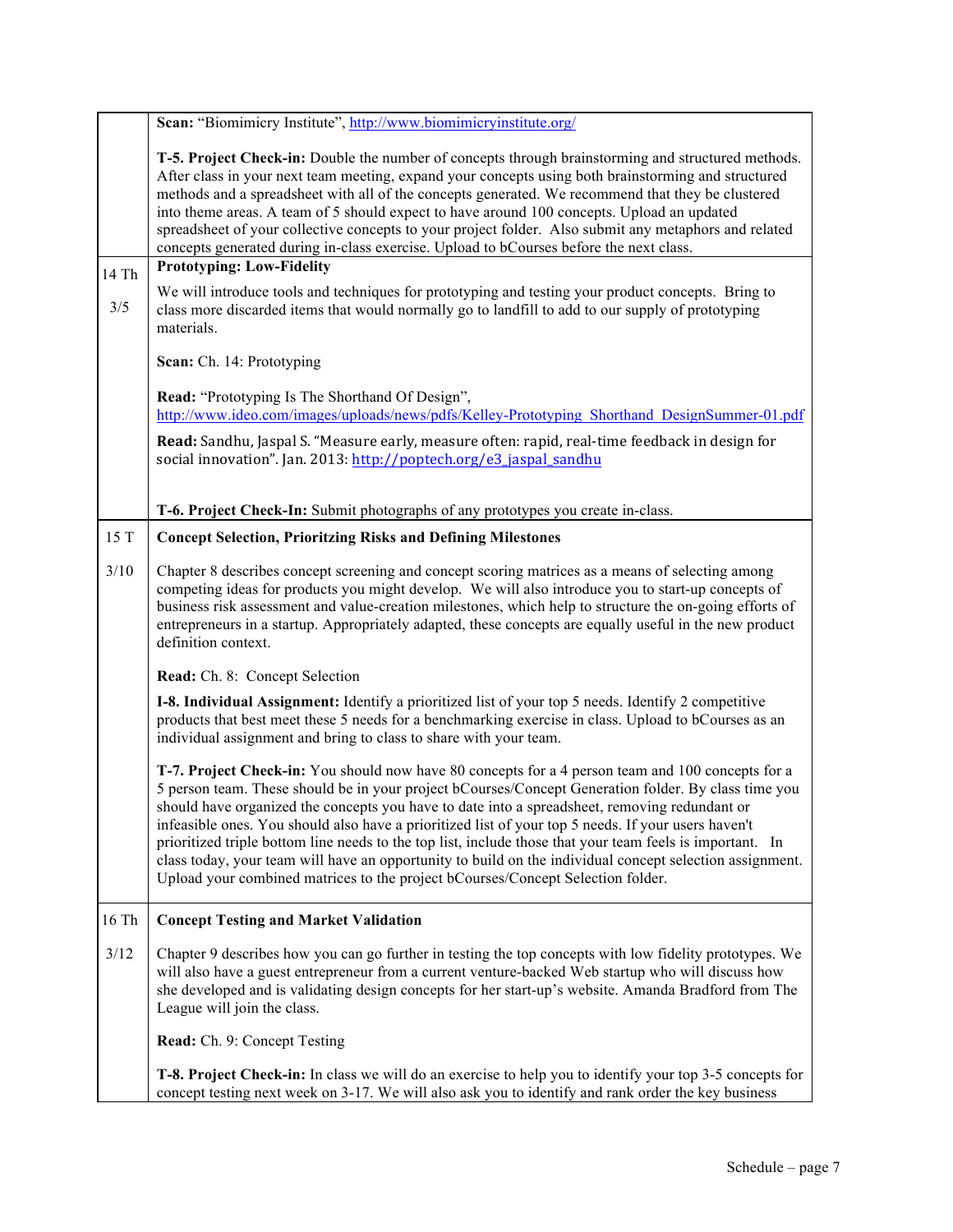|      | risks associated with your top 3-5 concepts. Which risk should you try to take off the table as your first<br>milestone?                                                                                                                                                                                                                                                                                                                                                                                                                                                                                                                                                                                                                                                                                              |
|------|-----------------------------------------------------------------------------------------------------------------------------------------------------------------------------------------------------------------------------------------------------------------------------------------------------------------------------------------------------------------------------------------------------------------------------------------------------------------------------------------------------------------------------------------------------------------------------------------------------------------------------------------------------------------------------------------------------------------------------------------------------------------------------------------------------------------------|
| 17F  | <b>Product Architecture and Product Platforms</b>                                                                                                                                                                                                                                                                                                                                                                                                                                                                                                                                                                                                                                                                                                                                                                     |
| 3/13 | This will be the only required Friday workshop, which will allow us to cancel class on Thursday 3/19<br>just before Spring break. We will focus our discussion in this session on the definition of product<br>architecture and the implications of product architecture decisions for product development, marketing,<br>customers, etc. How might your product benefit from a product architecture/platform strategy? Identify<br>product platforms you are familiar with and bring them or an image to class. Be prepared to discuss the<br>relationship between product architecture and mass customization. You might want to scan Pine's<br>classic article on mass customization on Google Books:<br>http://books.google.com/books?id=2 3PMy4LQHkC&source=gbs navlinks s.<br>Read: Ch. 10 Product Architecture |
| 18 T | <b>Studio: Midterm Tradeshow on Concept Testing and Market Validation</b>                                                                                                                                                                                                                                                                                                                                                                                                                                                                                                                                                                                                                                                                                                                                             |
| 3/17 | I-9. Individual Assignment Due: Complete the on-line peer review and team assessment survey as per<br>instructions on bCourses. This can be completed by Thursday, 3/19.                                                                                                                                                                                                                                                                                                                                                                                                                                                                                                                                                                                                                                              |
|      | T-9. Project Deliverables Due: Updated mission statement, customer/user needs data, market<br>hypothesis, concepts and early prototypes. Summarize lessons learned. Be prepared to show these in a<br>mini-tradeshow format.                                                                                                                                                                                                                                                                                                                                                                                                                                                                                                                                                                                          |
|      | Session objectives:                                                                                                                                                                                                                                                                                                                                                                                                                                                                                                                                                                                                                                                                                                                                                                                                   |
|      | Update your classmates as to progress on your product development effort.<br>٠                                                                                                                                                                                                                                                                                                                                                                                                                                                                                                                                                                                                                                                                                                                                        |
|      | Make the first "public" presentation of your "proof-of-concept ideas".<br>٠                                                                                                                                                                                                                                                                                                                                                                                                                                                                                                                                                                                                                                                                                                                                           |
|      | Gather feedback from classmates on your concept design and mockups.<br>٠                                                                                                                                                                                                                                                                                                                                                                                                                                                                                                                                                                                                                                                                                                                                              |
|      | For this session:                                                                                                                                                                                                                                                                                                                                                                                                                                                                                                                                                                                                                                                                                                                                                                                                     |
|      | 1. Prepare a THREE-SLIDE summary of your:                                                                                                                                                                                                                                                                                                                                                                                                                                                                                                                                                                                                                                                                                                                                                                             |
|      | Mission statement                                                                                                                                                                                                                                                                                                                                                                                                                                                                                                                                                                                                                                                                                                                                                                                                     |
|      | Target market and market hypothesis                                                                                                                                                                                                                                                                                                                                                                                                                                                                                                                                                                                                                                                                                                                                                                                   |
|      | Salient customer needs                                                                                                                                                                                                                                                                                                                                                                                                                                                                                                                                                                                                                                                                                                                                                                                                |
|      | Plan to orally present your concepts briefly at the beginning of the class in 1 minute, 20 seconds per<br>slide. Submit the slides to your project folder no later than noon on Monday 3/16. This will bring the<br>entire class up to speed on your project before they review your work and allow you to get peer<br>feedback.                                                                                                                                                                                                                                                                                                                                                                                                                                                                                      |
|      | 2. Prepare your "proof-of-concept" sketches, product renderings and early prototypes so that everyone<br>can understand your ideas. After the brief review at the beginning of the class, we will spend about 50<br>minutes in a "tradeshow" environment during which you will wander around the classroom to look at<br>the work. You are welcome to bring portable computers to set up your images. You should plan to<br>handle any arrangements for using computers on your own.                                                                                                                                                                                                                                                                                                                                  |
|      | To support your concepts, you should have the following materials available. (Each team will likely<br>have done different versions of these. Use what you have already developed.)                                                                                                                                                                                                                                                                                                                                                                                                                                                                                                                                                                                                                                   |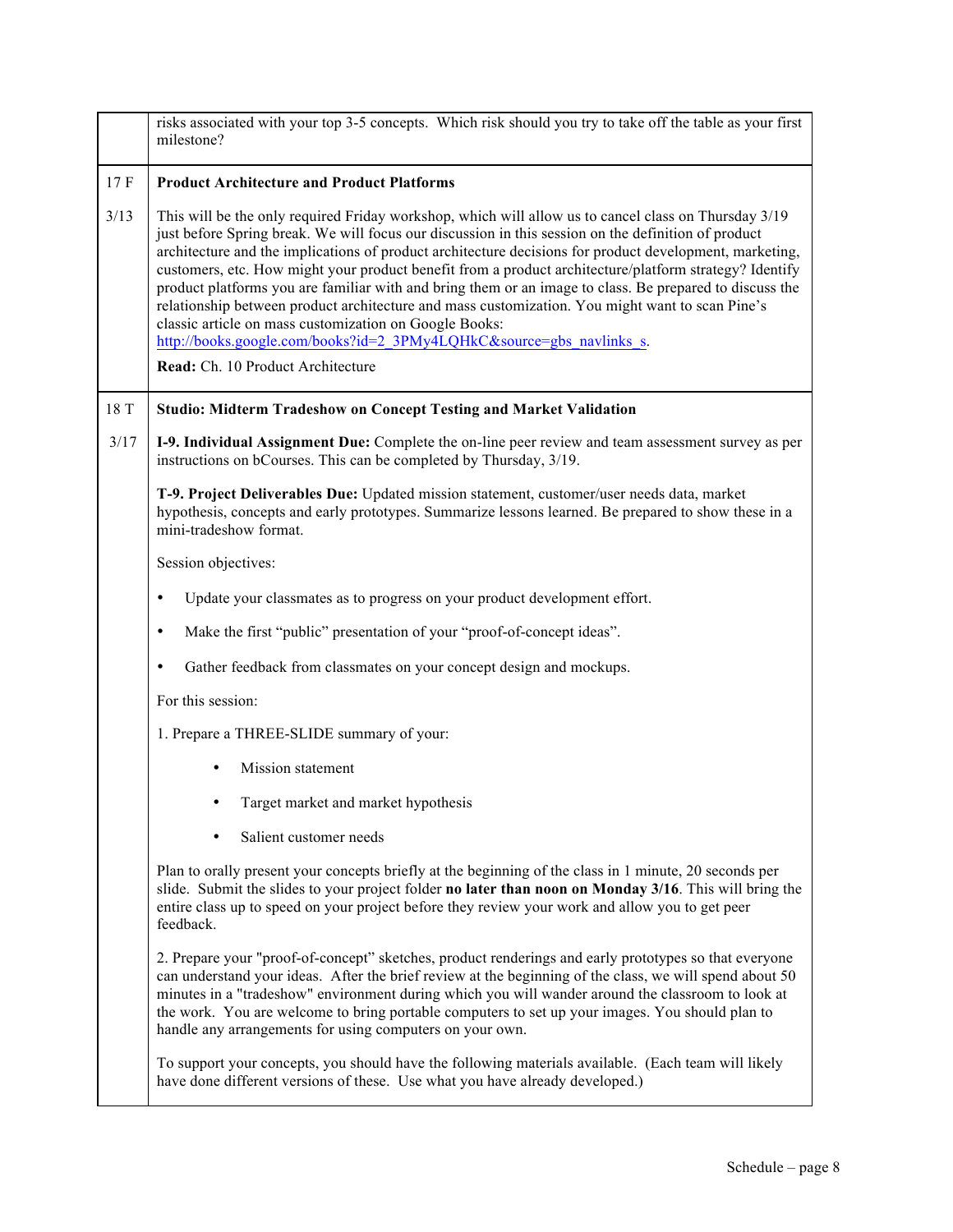|         | Customer/user needs hierarchy<br>$\bullet$                                                                                                                                                                                                                                                                                                                                                                                                                                                                    |
|---------|---------------------------------------------------------------------------------------------------------------------------------------------------------------------------------------------------------------------------------------------------------------------------------------------------------------------------------------------------------------------------------------------------------------------------------------------------------------------------------------------------------------|
|         | Mapping of customer needs to specifications or design principles<br>٠                                                                                                                                                                                                                                                                                                                                                                                                                                         |
|         | Business risk prioritization and next milestone<br>٠                                                                                                                                                                                                                                                                                                                                                                                                                                                          |
|         | Concept sketches                                                                                                                                                                                                                                                                                                                                                                                                                                                                                              |
|         | Product renderings or mockups (3D renderings, early physical or web mockups)                                                                                                                                                                                                                                                                                                                                                                                                                                  |
|         | Concept screening and scoring matrices                                                                                                                                                                                                                                                                                                                                                                                                                                                                        |
|         | Reason for choosing the concept(s) you have developed for today<br>٠                                                                                                                                                                                                                                                                                                                                                                                                                                          |
|         | You should plan to have group members rotate responsibility for showing the concepts so that other<br>group members can circulate. Think about the best way to efficiently and effectively collect feedback<br>from your classmates. You may wish to have a mini-survey available for them to complete following<br>the examples we covered in Concept Testing. Remember that each student will only have about 5<br>minutes to spend reviewing your work; so make your presentation as succinct as possible. |
|         | From this point forward, your focus will be on developing and testing your product concept with your<br>customer base, obtaining feedback, incorporating it into your product, and preparing intermediate and<br>final product prototypes.                                                                                                                                                                                                                                                                    |
| Th      | Class canceled due to required Friday workshop on 3-13.                                                                                                                                                                                                                                                                                                                                                                                                                                                       |
|         | Spring Break 3/23-27                                                                                                                                                                                                                                                                                                                                                                                                                                                                                          |
| 19 T    | <b>Team Feedback</b>                                                                                                                                                                                                                                                                                                                                                                                                                                                                                          |
| 3/31    | This class session will be dedicated to giving you the feedback from your team survey and letting you<br>process that feedback with your team.                                                                                                                                                                                                                                                                                                                                                                |
|         | T-10. Project Check-in: Update your collaborative plan and upload to bCourses prior to the next class.                                                                                                                                                                                                                                                                                                                                                                                                        |
| 20 Th   | <b>Low vs High Fidelity Prototyping</b>                                                                                                                                                                                                                                                                                                                                                                                                                                                                       |
| 4/2     | Review of low and high prototyping methods.                                                                                                                                                                                                                                                                                                                                                                                                                                                                   |
|         | Re-Read: Ch. 14: Prototyping                                                                                                                                                                                                                                                                                                                                                                                                                                                                                  |
|         | Scan: Build Methods on the Design Exchange:<br>http://thedesignexchange.berkeley.edu:3000/design_methods                                                                                                                                                                                                                                                                                                                                                                                                      |
| $21$ Tu | <b>Design for Environment 1: DfE Design Methods</b>                                                                                                                                                                                                                                                                                                                                                                                                                                                           |
| 4/7     | We will be joined by guest speaker (and your beloved GSI) Jeremy Faludi, a specialist in sustainable<br>design, http://www.faludidesign.com                                                                                                                                                                                                                                                                                                                                                                   |
|         | What does designing products for environmental soundness entail? How might you make tradeoffs<br>among cost, quality, features and environmental soundness when designing a product? What is<br>sustainable design?                                                                                                                                                                                                                                                                                           |
|         |                                                                                                                                                                                                                                                                                                                                                                                                                                                                                                               |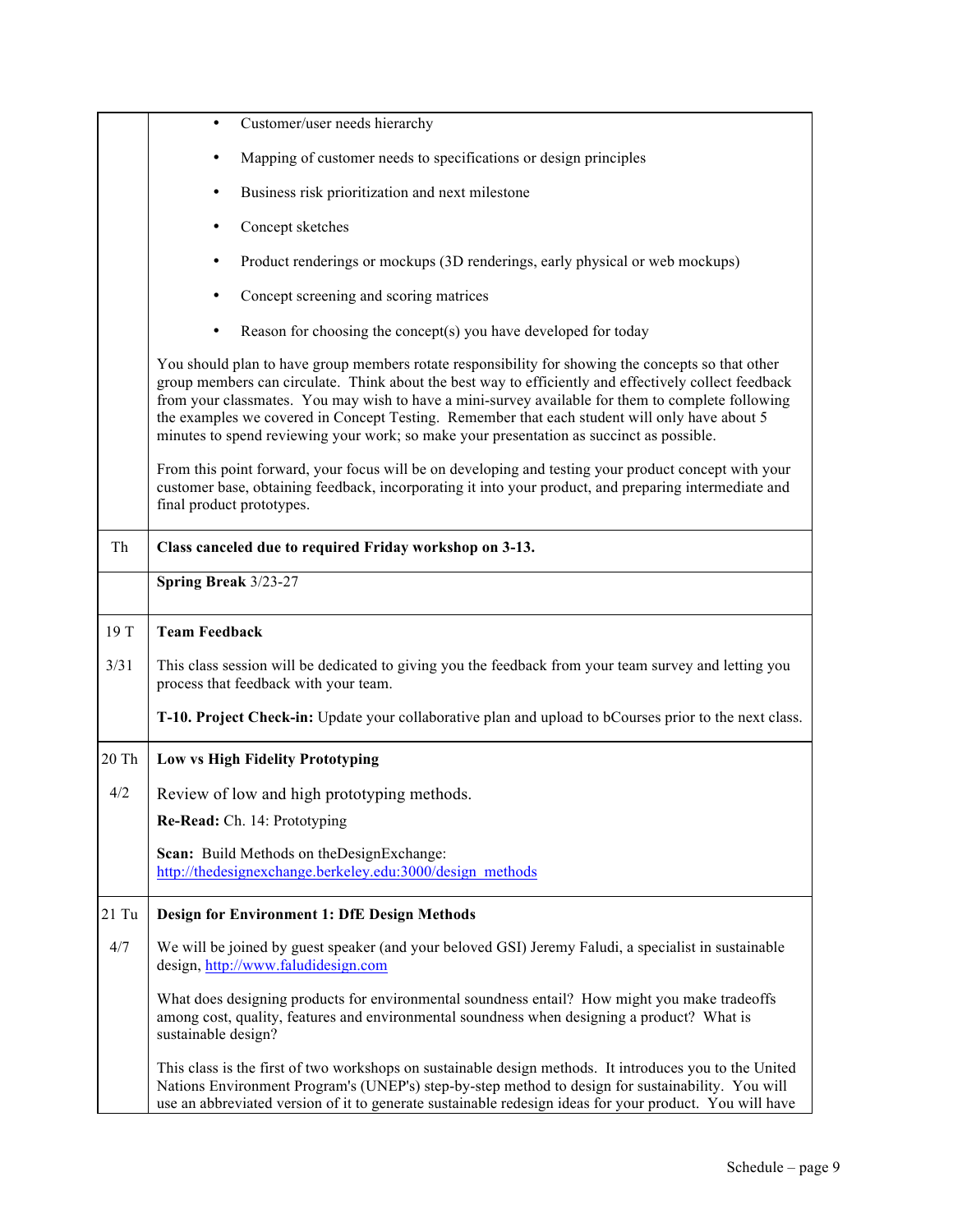|       | read the worksheet for the ten-step process before class; your questions will be answered and a brief<br>lecture will summarize the method. Most of class will be spent with you performing the most<br>important steps in the worksheet on your product, in your teams.                                                                                                                                                                                                                                                                          |
|-------|---------------------------------------------------------------------------------------------------------------------------------------------------------------------------------------------------------------------------------------------------------------------------------------------------------------------------------------------------------------------------------------------------------------------------------------------------------------------------------------------------------------------------------------------------|
|       | Optional: To fully perform the method, you can fill out the rest of the worksheet after class.                                                                                                                                                                                                                                                                                                                                                                                                                                                    |
|       | I-10: Do Survey Individually: Details to be announced in class.                                                                                                                                                                                                                                                                                                                                                                                                                                                                                   |
|       | Read: from bCourses: Kambrook Kettle case study: "Mainstream appliance meets eco-design"<br>(Journal of Sustainable Product Design)                                                                                                                                                                                                                                                                                                                                                                                                               |
|       | Read: UNEP Worksheet "D4S Redesign": http://www.d4s-sbs.org/d4sworksheetsr.pdf                                                                                                                                                                                                                                                                                                                                                                                                                                                                    |
|       | Read: Ch. 12: Design for Environment                                                                                                                                                                                                                                                                                                                                                                                                                                                                                                              |
|       | Scan: "The Cradle to Cradle Alternative", http://www.mcdonough.com/writings/cradle to cradle-<br>alt.htm                                                                                                                                                                                                                                                                                                                                                                                                                                          |
| 22 Th | Design for Environment 2: Whole Systems Design Method                                                                                                                                                                                                                                                                                                                                                                                                                                                                                             |
| 4/9   | This is the second workshop on sustainable design methods. It introduces you to the Whole Systems +<br>Life-Cycle Thinking method to design for sustainability. You will use an abbreviated version of it to<br>generate sustainable redesign ideas for your product. You will have watched the video about the<br>process before class; your questions will be answered and a brief lecture will summarize the method.<br>Most of class will be spent with you performing the method on your product, in your teams.                             |
|       | Optional: To fully perform the method, you can use a free trial of life-cycle assessment software<br>http://www.sustainableminds.com to perform the steps not done in class.                                                                                                                                                                                                                                                                                                                                                                      |
|       | Re-View Video: Whole Systems Design Strategies,<br>http://sustainabilityworkshop.autodesk.com/products/improving-product-lifetime                                                                                                                                                                                                                                                                                                                                                                                                                 |
|       | Read: Whole Systems and Lifecycle Thinking Quick Reference Guide:<br>http://sustainabilityworkshop.autodesk.com/products/whole-systems-and-lifecycle-thinking                                                                                                                                                                                                                                                                                                                                                                                     |
|       | Read: Lifecycle Assessment Primer by Jer Faludi and Adam Mentor:<br>http://sustainabilityworkshop.autodesk.com/sites/default/files/core-section-files/lcaprimer_autodesk-<br>sworkshop final.pdf                                                                                                                                                                                                                                                                                                                                                  |
|       | T-11. Project Check-in: Turn in life cycle chart of one of your top product/service choices. Turn in<br>your draft before the next class.                                                                                                                                                                                                                                                                                                                                                                                                         |
| 23 Tu | <b>Assessing Entrepreneurial Opportunity: Market Quantitation, and Growth Trajectories</b>                                                                                                                                                                                                                                                                                                                                                                                                                                                        |
| 4/14  | This week we take a step back to begin the assessment of whether your project might be turned into an<br>actual start-up business and whether that business could be venture-backed. We'll cover basic<br>principles of quantitative market assessment (TAM, SAM and SOM), market structure, competitive<br>dynamics and growth trajectories. How do you go about sizing a market and its growth prospects?<br>Why are new technology markets particularly difficult to assess? What kinds of markets can support<br>venture growth trajectories? |
|       | Read:<br>• Blog post by by Shyam Jha, Cayenne Consulting, October 21, 2013 on TAM/SAM/SOM at:<br>http://www.caycon.com/blog/2013/10/understanding-market-size-or-demystifying-tam-sam-<br>and-som/                                                                                                                                                                                                                                                                                                                                                |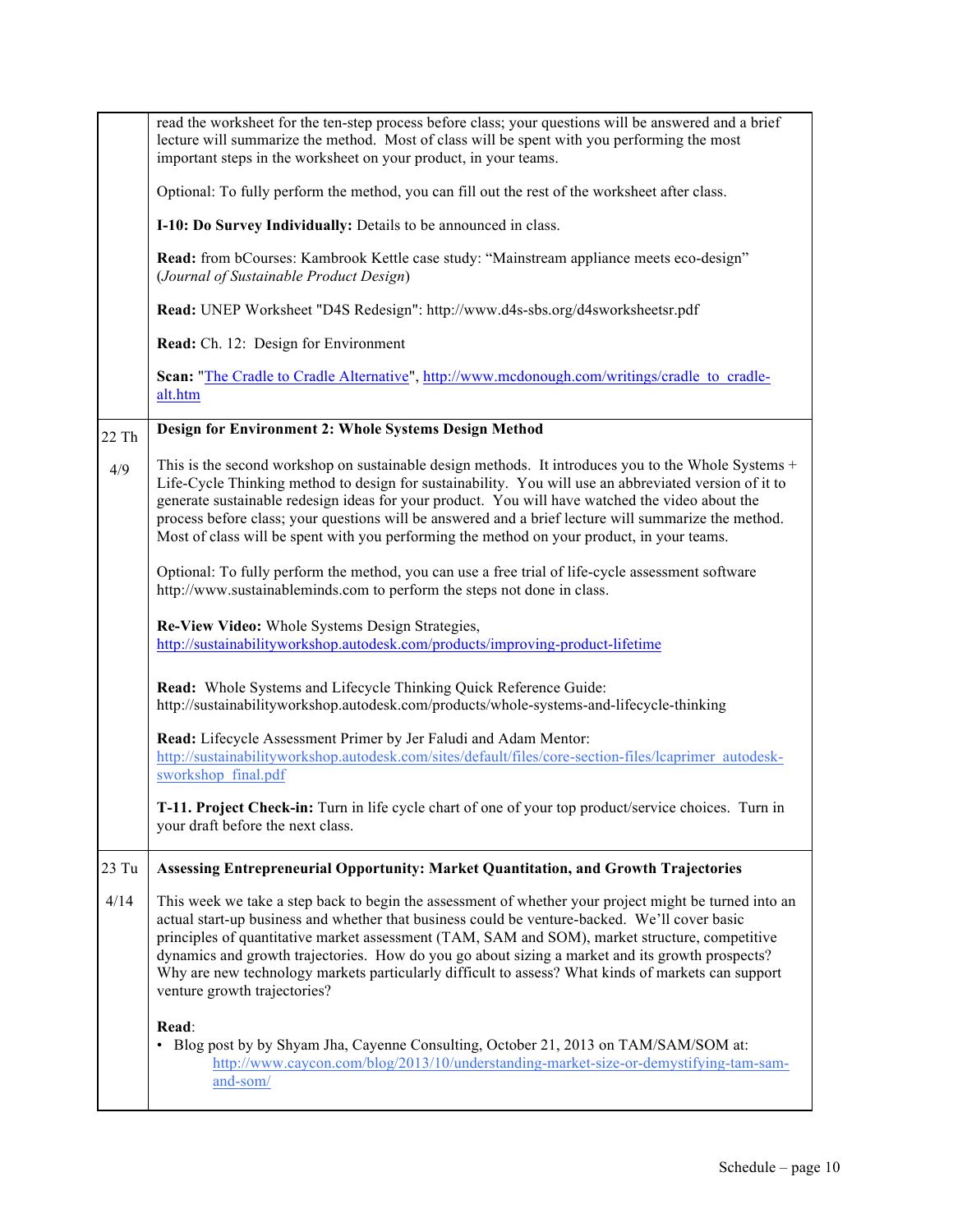|       | • Christopher Steiner, "Pop goes the algorithm, " The Futurist v.47, June, 2013, at:<br>http://www.wfs.org/futurist/2013-issues-futurist/may-june-2013-vol-47-no-3/pop-goes-<br>algorithm                                                                                                                                                                                                                                                                                                                                                                                                                                                                                                                                                                                                                                                                                                                                                                                                                                                                                                                                                                                                                |
|-------|----------------------------------------------------------------------------------------------------------------------------------------------------------------------------------------------------------------------------------------------------------------------------------------------------------------------------------------------------------------------------------------------------------------------------------------------------------------------------------------------------------------------------------------------------------------------------------------------------------------------------------------------------------------------------------------------------------------------------------------------------------------------------------------------------------------------------------------------------------------------------------------------------------------------------------------------------------------------------------------------------------------------------------------------------------------------------------------------------------------------------------------------------------------------------------------------------------|
|       | HBS case note, "Customer Discovery and Validation for Entrepreneurs", Frank V. Cespedes;<br>Thomas R. Eisenmann; Steven G. Blankhttps://cb.hbsp.harvard.edu/cbmp/product/812097-<br>PDF-ENG (pay and gain access through study.net)                                                                                                                                                                                                                                                                                                                                                                                                                                                                                                                                                                                                                                                                                                                                                                                                                                                                                                                                                                      |
|       | T-12. Develop a hypothesis about whether your project presents a business opportunity best<br>characterized as a feature $(F)$ , product $(P)$ or start-up Company $(C)$ . In no more than one page of<br>bullet points, present your hypothesis, describe what quantifiable market data would permit you to test<br>your hypothesis, and answer (yes or no) whether, by reference to growth trajectory concepts, you<br>believe your project idea is venture-backable. Do no actual quantification or market research beyond<br>that done in earlier classes. Instead, this exercise is intended to get you to think about what kinds of<br>data would be useful in assessing the kind of business opportunity your project represents – not to<br>search for that data.                                                                                                                                                                                                                                                                                                                                                                                                                                |
| 24 Th | <b>Design for Production; Design for Scaleability</b>                                                                                                                                                                                                                                                                                                                                                                                                                                                                                                                                                                                                                                                                                                                                                                                                                                                                                                                                                                                                                                                                                                                                                    |
| 4/16  | Whether you are designing a manufactured good, virtual product, software or service, product<br>development teams must consider the produceability of their design and whether or not it can be scaled<br>to their addressible market. Design for produceability originated in design for manufacturing concepts<br>of the last century, and is one of the many "design fors" that a product development team must<br>consider. In this class session we'll talk about the various "design for x" activities, including<br>manufacturing. Consider thought questions 1 and 2 at the end of Chapter 13, Design for<br>Manufacturing. Be prepared to perform a class exercise in design-for-assembly. We will be joined by<br>guest speaker Roby DeManche, the Manager of Global Supply Chain and Business Operations at Nest<br>labs. Responsible for sourcing and production of all mechanical components (including enclosures,<br>displays, batteries, connectors, etc.) for current and future Nest products. Prior work experience:<br>Supply Chain Operations at Apple and Product Development at Ford Motor Company. Education:<br>MBA from Berkeley Haas and BSME from Colorado State University. |
|       | Read: Ch. 13 Design for Manufacturing                                                                                                                                                                                                                                                                                                                                                                                                                                                                                                                                                                                                                                                                                                                                                                                                                                                                                                                                                                                                                                                                                                                                                                    |
| 25 T  | <b>Testing and Refinement: Robust Design</b>                                                                                                                                                                                                                                                                                                                                                                                                                                                                                                                                                                                                                                                                                                                                                                                                                                                                                                                                                                                                                                                                                                                                                             |
| 4/21  | We'll cover product testing with exploration of a specific tool for product design – design of<br>experiments. We'll do an in-class exercise to help you understand how the tool works.                                                                                                                                                                                                                                                                                                                                                                                                                                                                                                                                                                                                                                                                                                                                                                                                                                                                                                                                                                                                                  |
|       | Read: Ch. 15 Robust Design                                                                                                                                                                                                                                                                                                                                                                                                                                                                                                                                                                                                                                                                                                                                                                                                                                                                                                                                                                                                                                                                                                                                                                               |
|       | In-class exercise: Taguchi method                                                                                                                                                                                                                                                                                                                                                                                                                                                                                                                                                                                                                                                                                                                                                                                                                                                                                                                                                                                                                                                                                                                                                                        |
| 26 Th | <b>Entrepreneurship, Business Models and the Start-Up Ecosystem</b>                                                                                                                                                                                                                                                                                                                                                                                                                                                                                                                                                                                                                                                                                                                                                                                                                                                                                                                                                                                                                                                                                                                                      |
| 4/23  | There are many different business models that underlie successful entrepreneurial ventures, only some<br>of which rely on traditional concepts like intellectual property protection. What kind of business model<br>is appropriate for for your project, if you were to transform it into a real entreprneurial venture? Can<br>and should your project be protected as intellectual property ? We will have a preliminary business<br>model canvas for your project. We will be assisted by experts from industry in business models and<br>strategy, Sue Cook and Bill Crandall.                                                                                                                                                                                                                                                                                                                                                                                                                                                                                                                                                                                                                      |
|       | Read: UC Berkeley Disclosure Form, http://ipira.berkeley.edu/invention-disclosure-information                                                                                                                                                                                                                                                                                                                                                                                                                                                                                                                                                                                                                                                                                                                                                                                                                                                                                                                                                                                                                                                                                                            |
|       | Read: Business Model Canvas, http://www.businessmodelgeneration.com/canvas                                                                                                                                                                                                                                                                                                                                                                                                                                                                                                                                                                                                                                                                                                                                                                                                                                                                                                                                                                                                                                                                                                                               |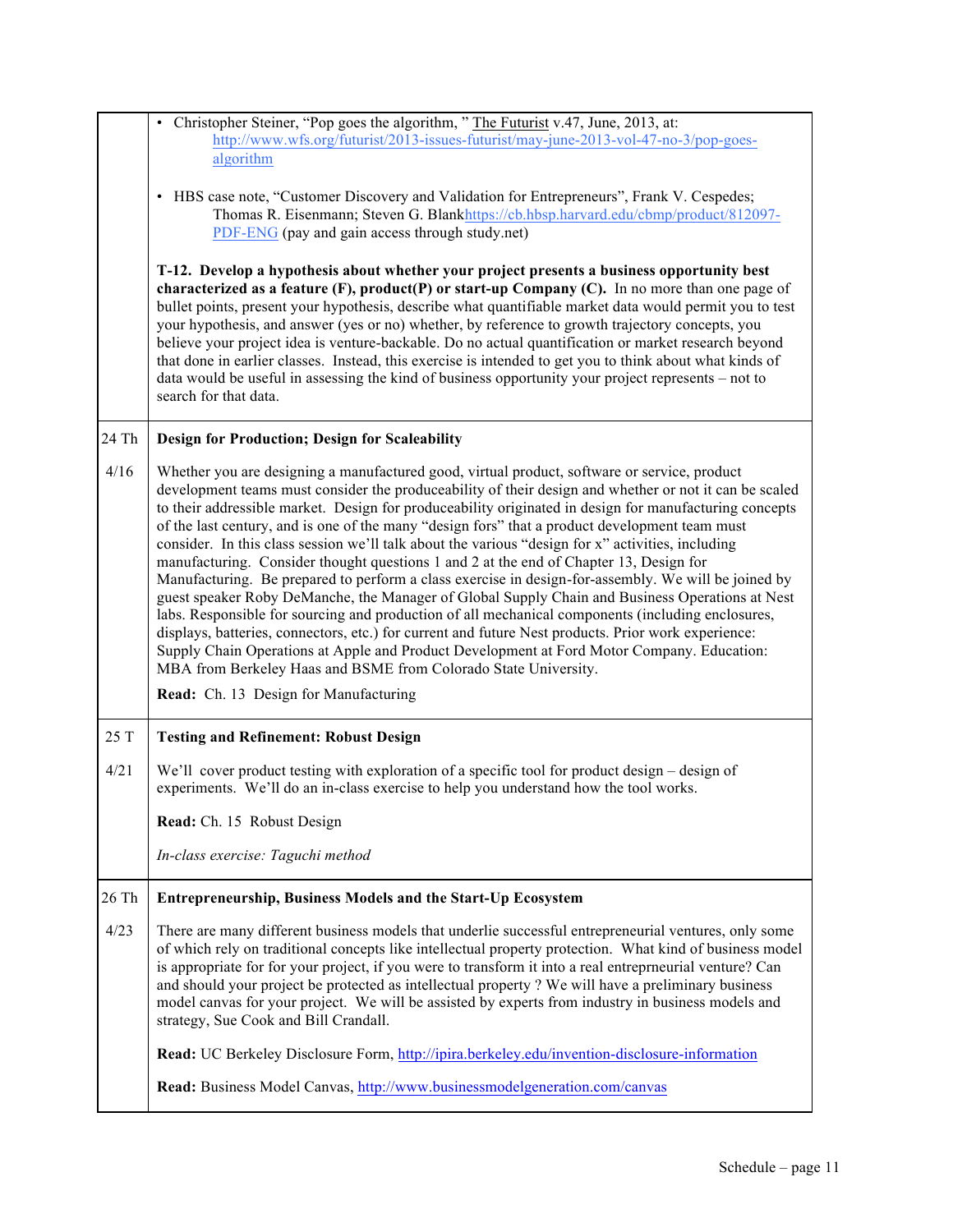|                | T-13: Project Check-in Business Model Canvas: Upload the business model canvas you developed<br>during class.                                                                                                                                                                                                                                                                                                                                                                                                                                                                                                                                      |
|----------------|----------------------------------------------------------------------------------------------------------------------------------------------------------------------------------------------------------------------------------------------------------------------------------------------------------------------------------------------------------------------------------------------------------------------------------------------------------------------------------------------------------------------------------------------------------------------------------------------------------------------------------------------------|
| $27\ {\rm T}$  | <b>Product Development Economics and Costing</b>                                                                                                                                                                                                                                                                                                                                                                                                                                                                                                                                                                                                   |
| 4/28           | In this class we will go over basics of engineering economics and product costing. We will be joined by<br>Dr. Mark Martin, President of Design4X.                                                                                                                                                                                                                                                                                                                                                                                                                                                                                                 |
|                | Read: Ch. 17 Product Development Economics                                                                                                                                                                                                                                                                                                                                                                                                                                                                                                                                                                                                         |
|                | T-14. Project Check-in: Business model canvas, rough financial models, triple bottom line strategy.<br>Turn in before the next class.                                                                                                                                                                                                                                                                                                                                                                                                                                                                                                              |
| 28 Th          | <b>Studio: Presentations, Storytelling and Pitching</b>                                                                                                                                                                                                                                                                                                                                                                                                                                                                                                                                                                                            |
| 4/30           | As you approach the end of the semester, you should start thinking about how you will communicate<br>your project outcomes to the judges who will be present at the final tradeshow. If your team also<br>believes that your project is the potential basis of an entrepreneurial start-up, you will also want to<br>think about how to pitch to investors In this session we'll review good presentation and storytelling<br>techniques, and let you start practicing applying them to your projects. Be prepared to pitch your<br>product today as a class exercise.                                                                             |
|                | Read: Chapter 1, "What Sticks?" in Made to Stick, http://www.heathbrothers.com/download/mts-<br>made-to-stick-chapter1.pdf (you may need to register for free)                                                                                                                                                                                                                                                                                                                                                                                                                                                                                     |
|                | Read: Make Your Presentation Stick, http://www.heathbrothers.com/download/mts-making-<br>presentations-that-stick.pdf (you may need to register for free)                                                                                                                                                                                                                                                                                                                                                                                                                                                                                          |
| 29,30          | <b>Reading Review Recitation Week and Project Presentation</b>                                                                                                                                                                                                                                                                                                                                                                                                                                                                                                                                                                                     |
| T, Th<br>5/5,7 | During this week you will have an opportunity to present your final project to the class and to external<br>judges.                                                                                                                                                                                                                                                                                                                                                                                                                                                                                                                                |
|                | T-15. Team Deliverables: Prepare a 10-minute presentation that describes your final product and the<br>process you went through to arrive there. The presentation should be of the quality to convince a top<br>technical or investment group to purchase the rights to your product or to fund its final development<br>and launch. An effective presentation includes a slide presentation along with a display of the<br>prototype. Your presentation should not only attempt to sell your prototype to the audience, but should<br>also make clear the process you went through to develop the prototype. Your presentation should<br>include: |
|                | Your mission statement<br>O<br>A summary of your customer/user needs analysis, market hypothesis and business model<br>$\circ$<br>A couple of concepts you considered as alternatives to the one you developed, along with a<br>$\circ$<br>justification for your final selection<br>Key design or technical features that addess the needs and differentiate your product<br>O<br>Tripple bottom line analysis: financials, societal and environmental<br>O<br>A demonstration of your product prototype<br>$\circ$<br>A list of the most important lessons you learned about the NPD process and teams<br>$\circ$                                |
|                | <b>I-10. Individual Deliverables:</b> Turn in the journal you have been keeping throughout the semester. It<br>will be returned after grading.                                                                                                                                                                                                                                                                                                                                                                                                                                                                                                     |
| W              | <b>Optional Design Fest Trade Show and Venture Pitch</b>                                                                                                                                                                                                                                                                                                                                                                                                                                                                                                                                                                                           |
|                | We wil provide you an opportunity to present your final product to a broader audience of guests from                                                                                                                                                                                                                                                                                                                                                                                                                                                                                                                                               |